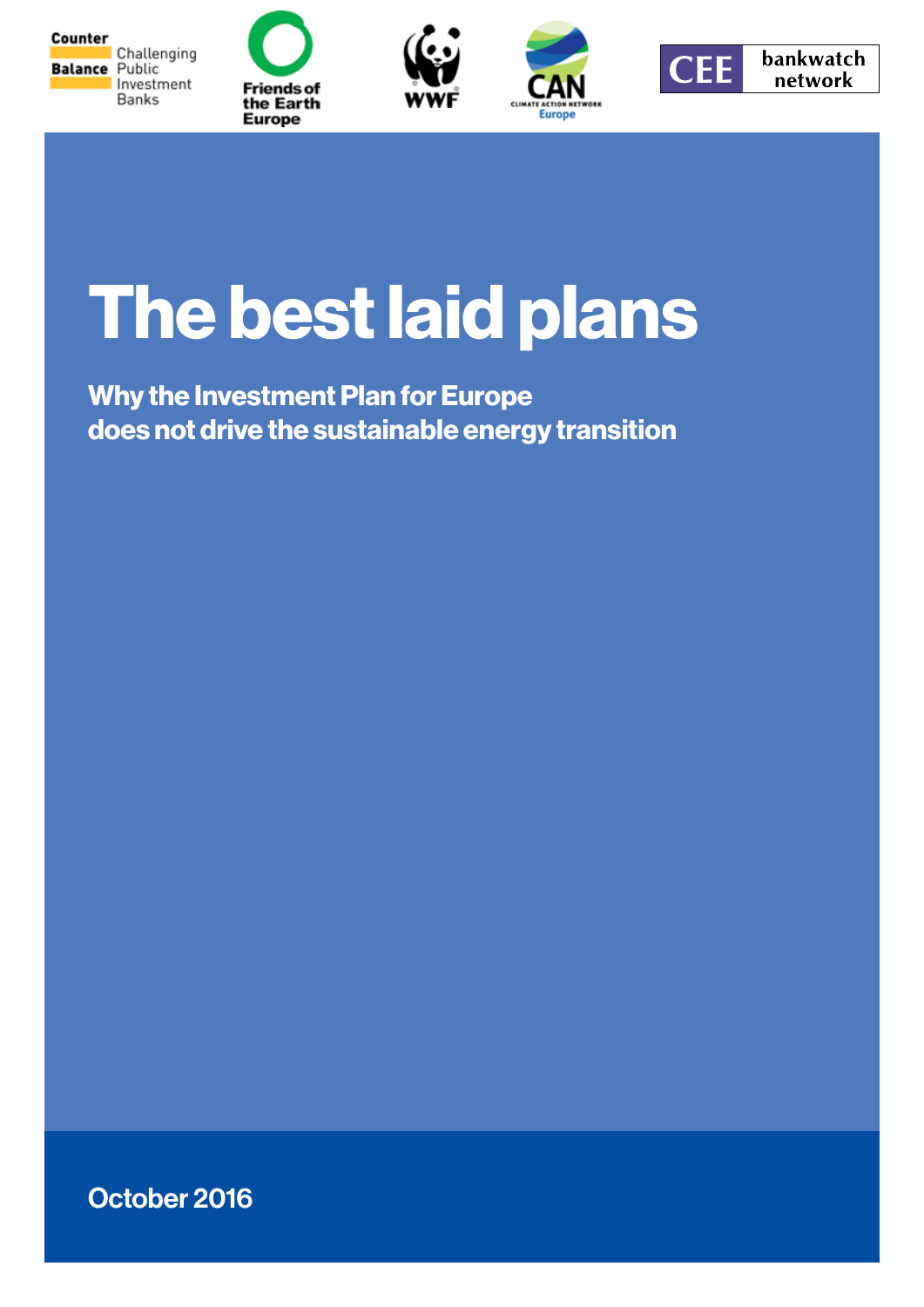Authors list: Anna Roggenbuck, CEE Bankwatch Network Markus Trilling, CEE Bankwatch Network/Friends of the Earth Europe

Acknowledgements: Sebastian Godinot, WWF Xavier Sol, Counter Balance

Editing and design: David Hoffman, CEE Bankwatch Network



This publication has been produced with the financial assistance of the European Union. The content of this publication is the sole responsibility of CEE Bankwatch Network and Friends of the Earth Europe and can under no circumstances be regarded as reflecting the position of the European Union. This publication has been produced with the assistance of the Think Tank Fund of the Open Societies Institute.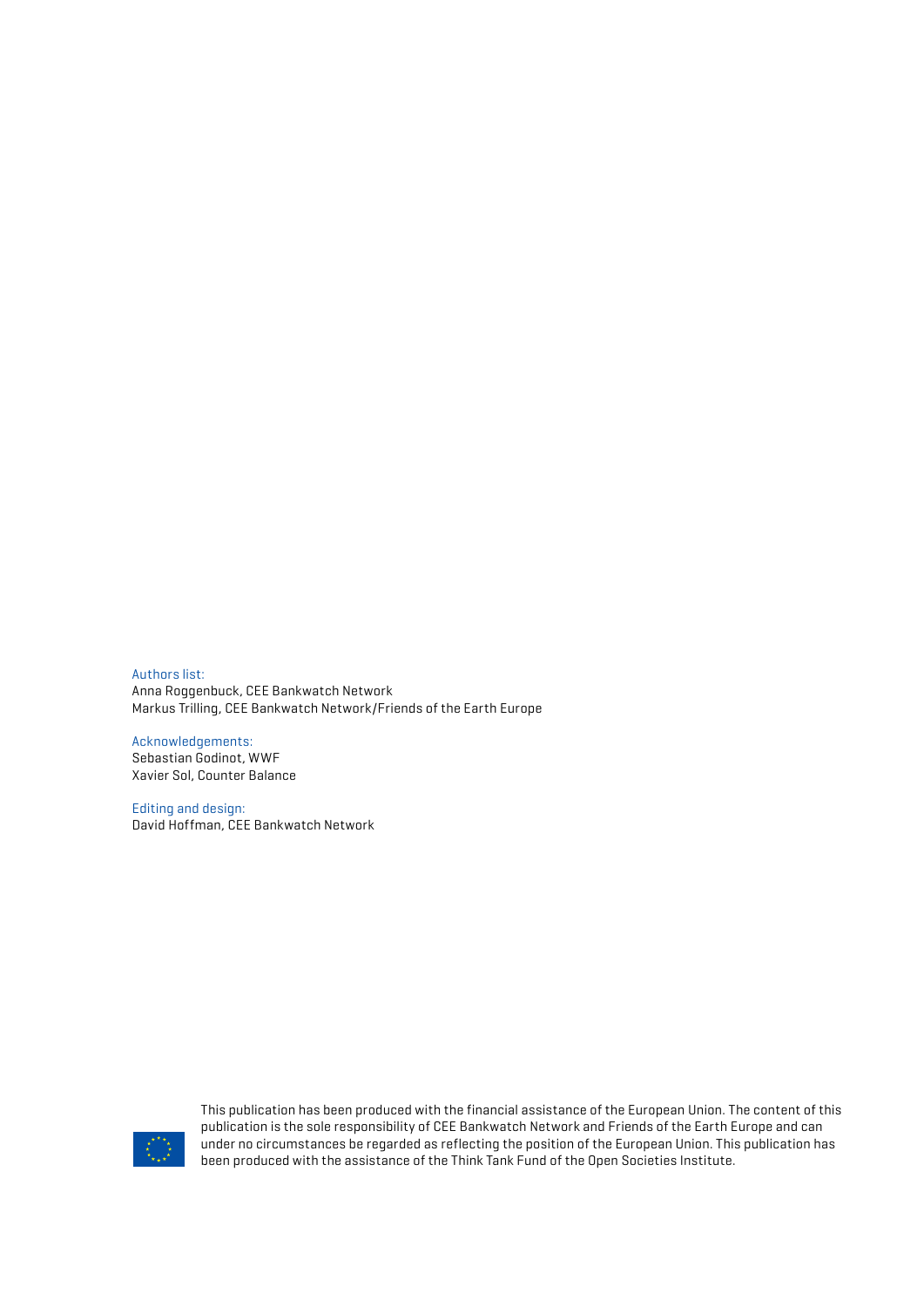### **Contents**

| II.Does the EFSI contribute to the development of a renewables-based,    |  |
|--------------------------------------------------------------------------|--|
| III. Is the EFSI additional? Complementarity of EFSI and EIB investments |  |
|                                                                          |  |
|                                                                          |  |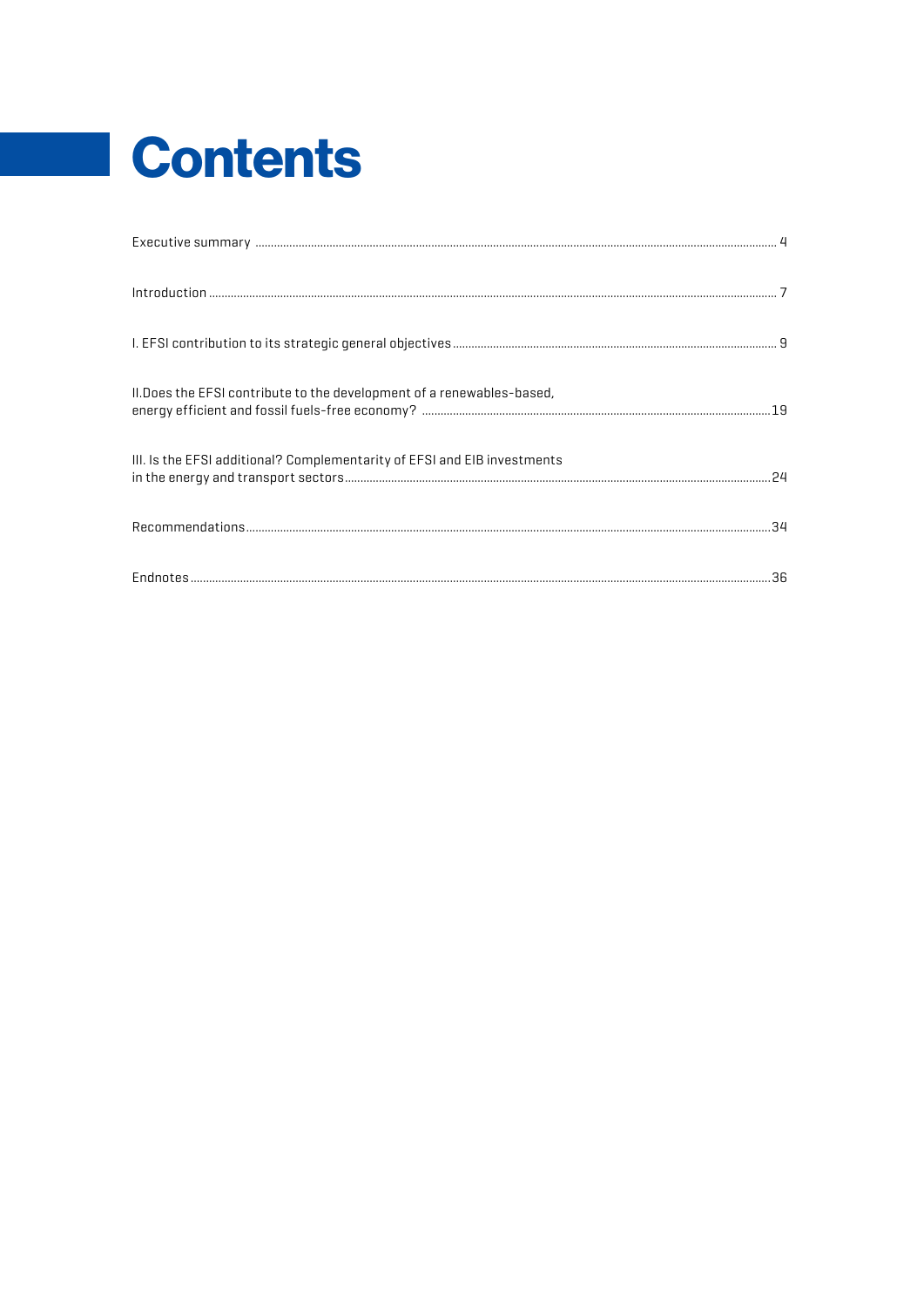### **Executive summary**

The European Fund for Strategic Investments (EFSI), launched in spring 2015 jointly by the European Commission and the EIB Group – the European Investment Bank and European Investment Fund – is an initiative to mobilise private investments and catalyse new projects that implement strategic, transformative and productive investments with high economic, environmental and societal added value<sup>1</sup>.

The EUR 315 billion investment target is to be reached with financing from the EIB for projects carried out by private or public promoters and based on a guarantee of EUR 16 billion from the EU budget, complemented by a EUR 5 billion allocation from the EIB's own resources.

The EFSI should play an important role in the fight against climate change and for environmental protection. The EFSI should also support projects in line with the Union's energy, climate and efficiency targets outlined in the Europe 2020 strategy and in the 2030 and 2050 frameworks for climate and energy policies.

CEE Bankwatch Network, Climate Action Network Europe, Counter Balance, Friends of the Earth Europe and WWF analysed 93 projects approved by July 2016 under the Infrastructure and Innovation Window of the EFSI in order to judge its additionality and added value for meeting these EU objectives. In addition, the analysis compares these projects to standard EIB investments to assess to what extent the EFSI complements the EIB's business-as-usual portfolio.

The report concludes that the EFSI cannot yet guide a sustainable energy transition in the European Union until deep reforms are made. Indeed, the EFSI fails to reach its objectives in the following areas:

### **1. Sustainability**

Despite claims by the EIB and the European Commission that the EFSI is a strong contributor to the fight against climate change, there is a dark side to these climate contributions, mainly found in two sectors:

- In the energy sector, while we welcome the large amount of support for renewables and energy efficiency, the EFSI also provides significant funding for fossil fuels – in particular gas infrastructure – which has leveraged EUR 1.5 billion in additional investments into fossil fuel infrastructure; and
- In the transport sector, 68 per cent of EFSI support benefits high carbon projects (including motorways and airports), with a strong focus on motorways via public-private partnerships, in particular in the wealthier Member States (Germany, the Netherlands, France and the United Kingdom).

These types of investments are a far cry from the innovative and zero-carbon projects that will help Europe meet the objectives of the Paris Agreement.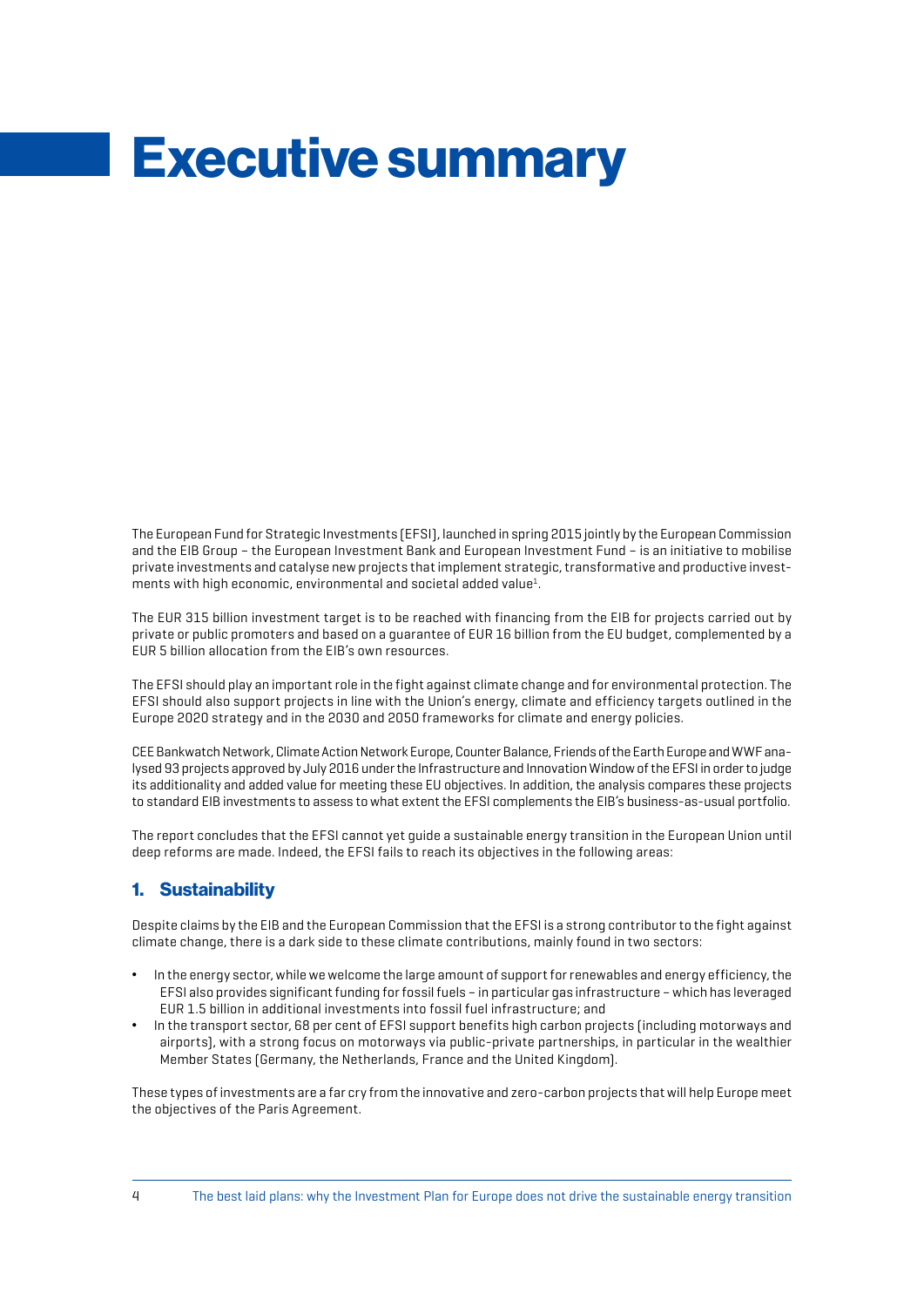### **2. Geographical distribution**

While the EFSI supported infrastructure and innovation projects in 19 Member States, three western European countries benefitted the most: more than half of EFSI operations (52 per cent) are located in the UK, Italy and France. Since the EFSI is required to contribute to the EIB's cohesion objective and complement support from the European Structural and Investment Funds (a part of the EU Budget), it is puzzling that the 13 newest EU Member States – where most territories are less-developed regions – attracted only 12 per cent of EFSI guarantees so far.

This is less than conventional EIB lending without EFSI.

Geographical considerations are also problematic in a sectoral breakdown of EFSI lending. In its first year, the EFSI was biased towards energy projects, which constituted 39 per cent of total approved and signed operations. Within the a key area of this sector – energy efficiency – 93 per cent of the volume was spent in the UK alone.

### **3. Additionality**

Additionality for the EFSI is defined as support of operations which address market failures or sub-optimal investment situations and which could not have been carried out, or not to the same extent, by the EIB, the EIF or under existing EU financial instruments without EFSI support<sup>2</sup>.

Yet since the creation of the EFSI, the EIB has not financed energy projects to the extent it did so in the past. In particular, in 2016 EIB lending for renewables was limited, and this coincides with the high concentration of EFSI support for the energy sector. This suggests, therefore, that the EFSI has to some extent replaced conventional EIB lending, instead of complementing it.

### **4. Transparency**

To date the EIB and European Commission have struggled to demonstrate the benefits of the EFSI for one main reason: a lack of transparency about the merits of specific EFSI projects. There is currently almost no information disclosed at the project level, including the main evaluation tool used to assess the benefits of a particular EFSI projects.

### **Recommendations**

The report makes recommendations for decision-makers in order to address these shortcomings. These proposals should be adopted by the European Parliament and the Council within the proposed legislation<sup>3</sup> that sets out the future orientation and legal framework for EFSI operations beyond 2018 until 2020:

- 1. Improve sectoral and geographical balance to enhance cohesion and sustainable development objectives
- The EFSI should cover a broader range of sectors to allow projects (and clients) outside the scope of normal EIB operations to benefit from this public financial instrument. This is all the more relevant in the dominant sectors like energy and transport.
- The EFSI should further diversify its geographical distribution. France, Italy, Spain and UK are already the main recipients of EIB lending, so the EFSI must add to this across the Union, especially for sectors lacking financing (as the example of the hight concentration renewables and energy efficiency in the UK suggests).
- Additionally, the EFSI should pay special attention to the new EU Member states (EU 13), especially in crucial sectors like modernising and improving the productivity and sustainability of economies through RDI for clean energy, telecommunications and the circular economy. Given that those countries receive significant financial resources from the European Structural and Investment Funds (ESIF), a combination with the EFSI should open opportunities to develop sustainable and viable projects in innovative areas of the economy that have not been well funded in the past.
- The EFSI should further promote energy efficiency projects in countries with relatively-higher energy intensive economies, notably within the EU 13.
- In the renewable energy sector specifically, the EFSI should avoid concentrating on one technology and support instead less developed technologies with a higher risk profile and projects of smaller scale. Such support could come in the form of pro-active technical assistance and innovative financial structuring such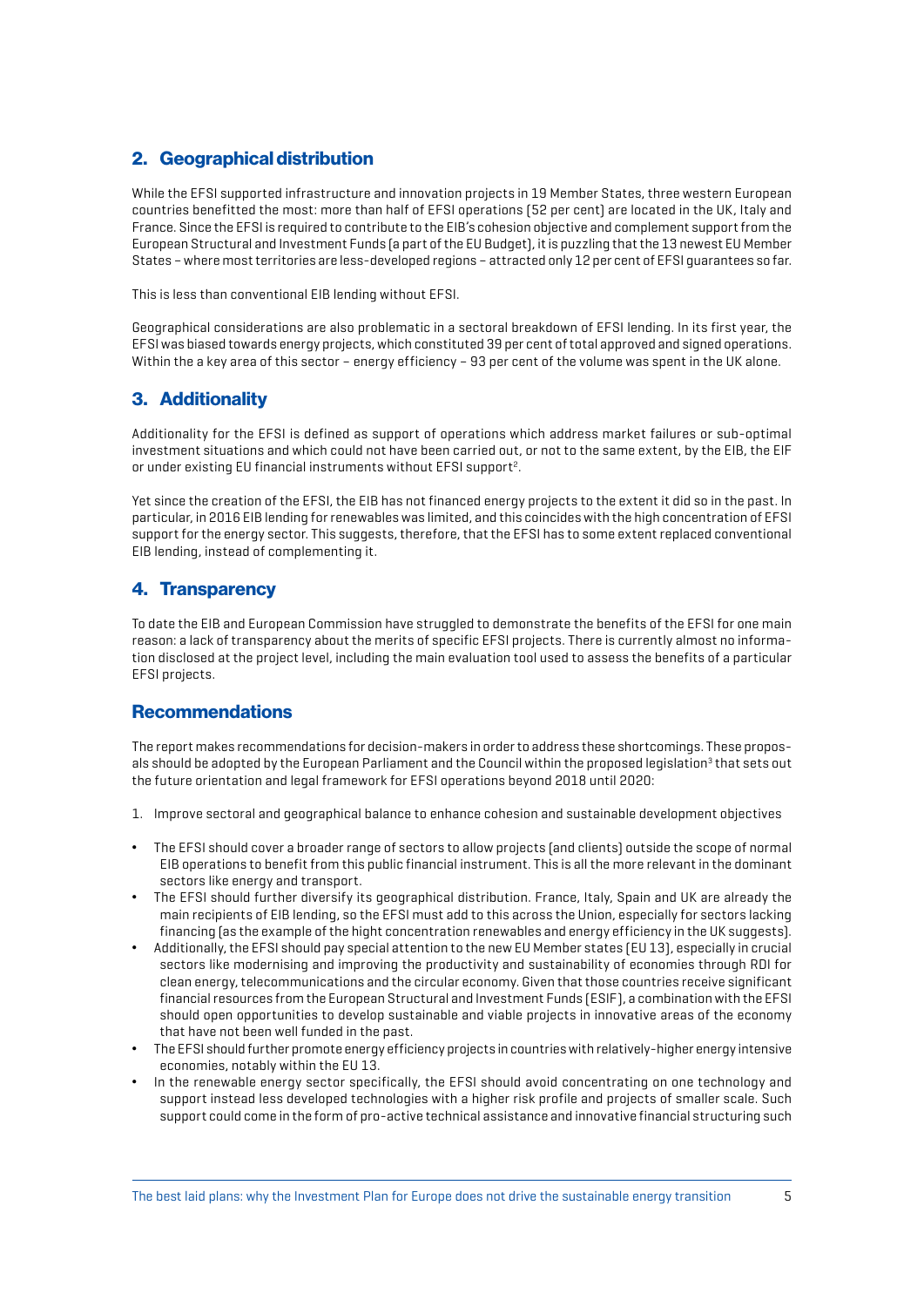as investment platforms or community-driven, clean energy projects.

- 2. Re-direct investments to ensure sustainability
- In the transport sector, EFSI support for high-carbon operations like motorways and airports should be avoided across the EU. The EFSI should redirect its support for measures that reduce transport needs, promote public transport, and support research and innovation for sustainable mobility.
- In the energy sector, the EIB should target that 100% of EFSI financing is climate proof and contributes to climate action in line with the objectives of the Paris Agreement i.e. ending support for fossil fuels. There is no reason for the EFSI to support investments like gas transmission and distribution networks when these already have received increased support from the EIB.
- 3. Ensure clear additionality in the energy and transport sectors
- The EFSI should provide substantial additionality to the EIB's business-as-usual portfolio in the energy sector and should not crowd out or replace conventional EIB financing.
- The EFSI should seek to finance energy efficiency projects in addition to those already financed by the EIB. In other words, more emphasis should be placed on developing energy efficiency investment platforms to enable the bundling of small-scale projects that struggle to access public financing via conventional finance vehicles.
- 4. Improve transparency at the project level

The EFSI should provide a transparent justification of the added-value and additionality of the projects it finances. For the time being, little information is disclosed regarding the expected impacts and the additionality of these projects. Since this information should be mentioned in the 'scoreboard' used by EFSI governing bodies to judge the merits of a specific project, the timely disclosure is necessary of such a scoreboard for every EFSI project before it is signed .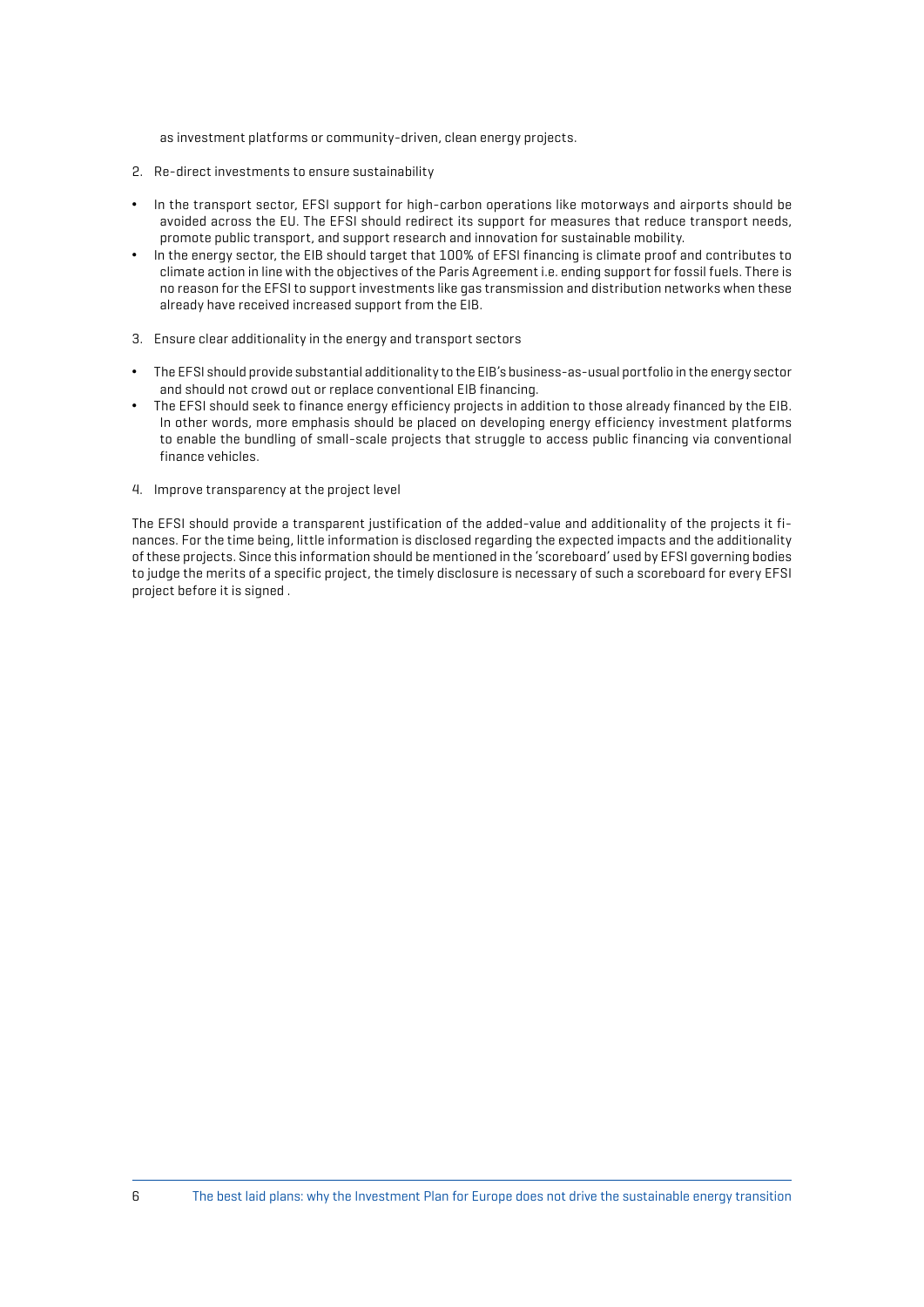## **Introduction**

The European Fund for Strategic Investments (EFSI), launched jointly by the European Commission and the EIB Group – the European Investment Bank and the European Investment Fund – is part of an initiative to help mobilise private investments and catalyse new projects which implement strategic, transformative and productive investments with high economic, environmental and societal added value<sup>4</sup>.

This initiative, the 'Investment Plan for Europe', aims at:

- triggering additional investment of at least EUR 315 billion over a three year period (mid-2015 to mid-2018) (pillar 1, role of the EFSI);
- ensuring investments reach the real economy, e.g. via the creation of the European Investment Project Portal and by increasing technical assistance to project promoters through the European Investment Advisory Hub (pillar 2); and
- improving the investment environment through policy reform (pillar  $3]^{5}$ .

The EUR 315 billion investment target should be reached through financing provided by the EIB for projects carried out by private or public promoters and based on a guarantee of EUR 16 billion from the EU budget, complemented by a EUR 5 billion allocation of the EIB's own resources. The EIB should provide funding only for those economically-viable projects that have a higher risk profile than ordinary EIB activities. It is to focus on various sectors, including:

- Digital, transport and energy infrastructure;
- Education, research, development and innovation;
- Expansion of renewable energy and resource efficiency;
- Support for smaller businesses and midcap companies<sup>6</sup>.

Unlike previous capital increases at the EIB that aimed to counter economic turbulence within the EU, the EFSI was established as a distinct facility to complement the EIB's core activities, separately from the bank's standard portfolio. The EFSI allows the bank to sustain its lending volumes of EUR 64 billion annually within the EU, which otherwise would have fallen to EUR 44-57 billion<sup>7</sup>, which is what the EIB can muster with standard borrowing and lending. The EFSI is also marked by another important difference to normal EIB lending in that it increases the volume of the bank's higher risk 'Special Activities' within the EU from EUR 5.5 billion to EUR 21.5 billion. The EFSI will cover EUR 16 billion annually in Special Activities , for a total of at least EUR 68 billion in investment facilitated by the EFSI<sup>8</sup>.

The legislation establishing the EFSI<sup>9</sup> sets out various principles related to EU objectives on climate change and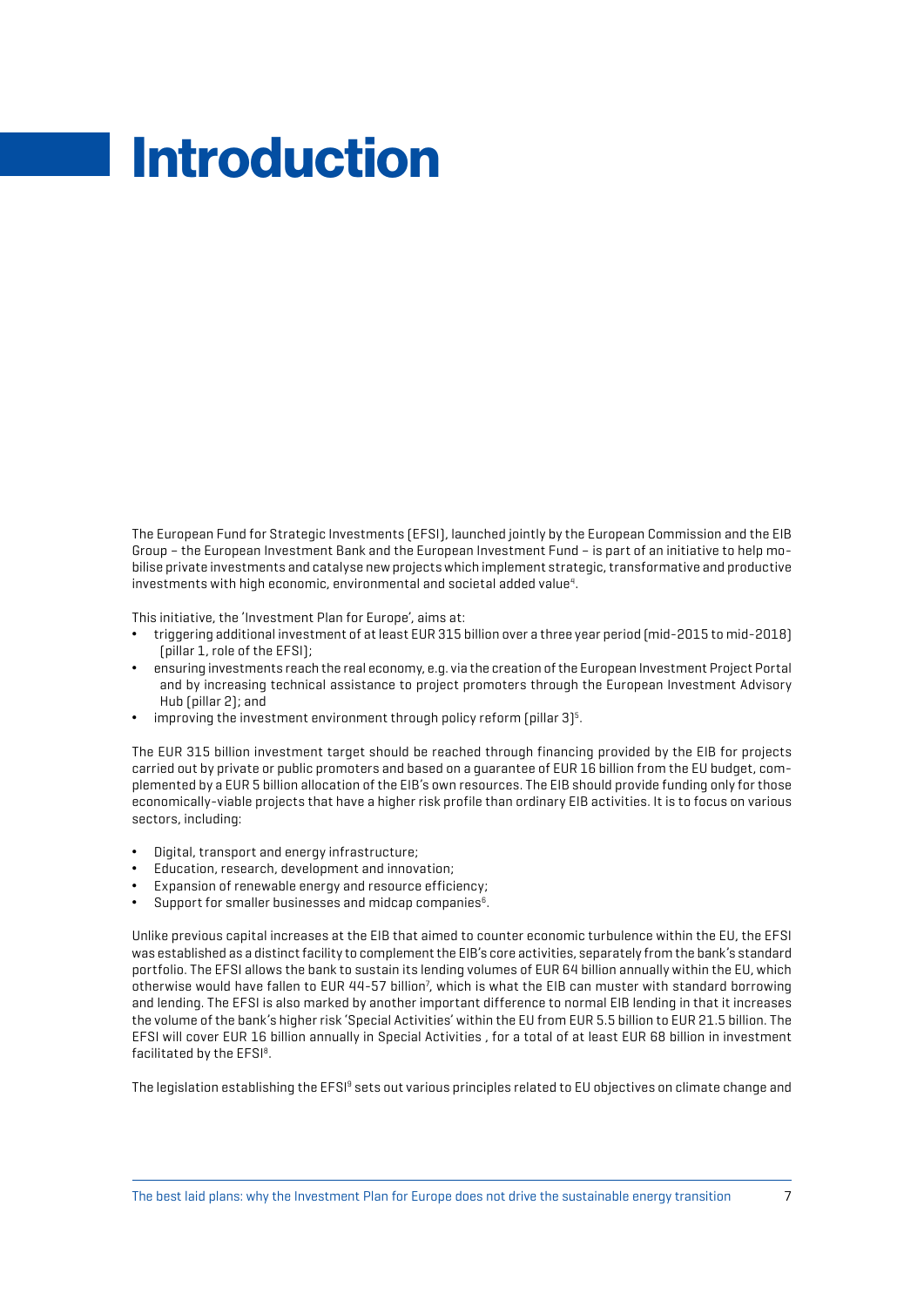environmental protection to which the instrument must comply. The EFSI should support projects in line with the Union's energy, climate and efficiency targets laid down in the Europe 2020 strategy and in the 2030 and 2050 frameworks for climate and energy policies<sup>10</sup>.

This report analyses to what extent the EFSI, after a year of operations, is meeting these objectives. The report provides a sectoral analysis in order to judge the additionality and added value of the EFSI with respect to regular EIB investments. A specific emphasis is given how EFSI investments contribute to reaching the climate and environmental objectives of the EU.

In its communication 'The Road from Paris: assessing the implications of the Paris Agreement'11, the European Commission reiterated the EU's commitment to a clean energy transition in order to limit global warming to well below 2°C above pre-industrial levels, and to pursue efforts to limit the temperature increase to 1.5°C. On a global scale the full implementation of such a climate plan would require investments of USD 13.5 trillion in energy efficiency and zero-carbon technologies from 2015 to 2030, an annual average of USD 840 billion for mainly renewables and energy efficiency (led by the transport and buildings sectors)<sup>12</sup>. At the European level, the Commission explicitly set the EFSI to play a leading role in meeting these financing needs.

The structure of the report is as follows:

- The first part provides an overview of the EFSI Infrastructure and Innovation Window, evaluating 93 projects disclosed as of July 2016. It analyses how the current portfolio contributes to building a decarbonised economy in the energy and transport sectors;
- The second part analyses to what extent EFSI operations complement and strengthen the EIB's standard portfolio by assessing the impact of the EFSI on the bank's overall portfolio performance in the energy and transport sectors and its contribution to a clean energy transformation. This is based on the assumption that the EFSI constitutes a distinctive pipeline, which should complement rather than crowd out or replace standard EIB financing.

Both parts are followed by recommendations for the future orientation and legal set-up of the EFSI. The report concludes that the EFSI must still deliver a renewables-based and energy efficient-development and recommends that in regards to its sectoral and geographical distribution, EFSI operations must be better aligned towards climate policy objectives.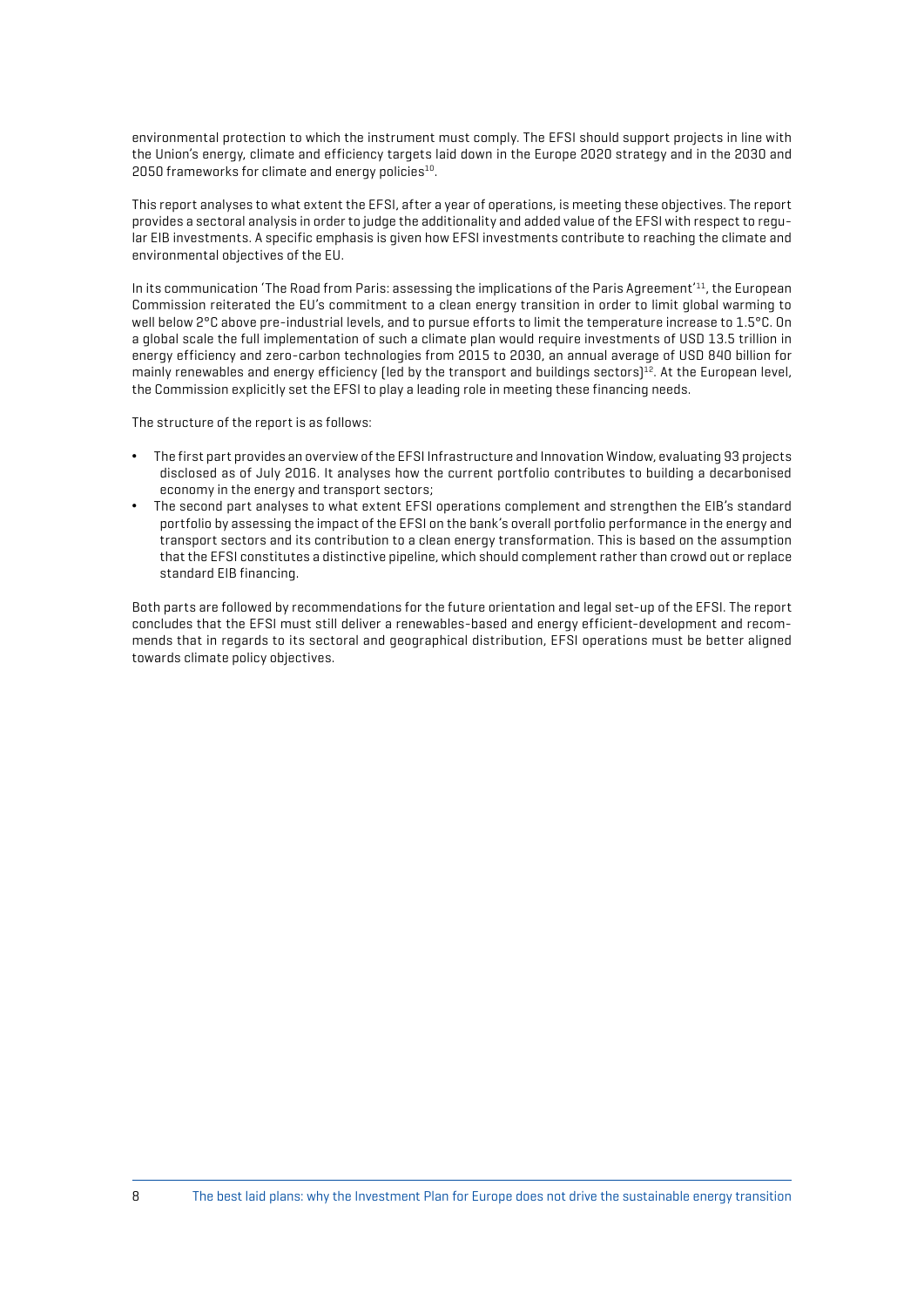## **I. EFSI contribution to its strategic general objectives**

The EFSI regulation lists seven general objectives (sectors) open to funding: energy; transport infrastructure and equipment; research, development and innovation; small, medium and small mid-caps companies; information and telecommunication technology; environment and resource efficiency and finally human capital, culture and health $13$ .

Table 1 presents EFSI allocations under the Infrastructure and Innovation Window (IIW) to those general objectives listed in the regulation. We added a category called "mixed infrastructure" for operations, usually investment funds, that finance a variety of infrastructural assets and which could not be assigned to any single general objective.

From April 2015 until July 2016, the EFSI supported 97 projects – of which 93 were publicly disclosed – with over EUR 13 billion from the IIW\*.

| Sector according to regulation                                                         | EFSI financing in EUR mln. * | Number of projects |  |  |
|----------------------------------------------------------------------------------------|------------------------------|--------------------|--|--|
| Energy (ref. Energy Union priorities)                                                  | 4340.70                      | 33                 |  |  |
| Transport infrastructure                                                               | 2 3 2 6 , 0 0                |                    |  |  |
| SMEs and mid-caps' projects fi-<br>nanced by EIB (direct or through<br>intermediaries) | 1168,50                      | 17                 |  |  |
| Information and Communication<br>Technologies                                          | 872.00                       | 5                  |  |  |
| Human capital, culture and health                                                      | 808,00                       | 5                  |  |  |
| Research, development and inno-<br>vation                                              | 745.00                       | 10                 |  |  |
| Mixed infrastructure*                                                                  | 540.10                       | ĥ                  |  |  |
| Environment and resource effi-<br>ciency                                               | 289.00                       | $\overline{4}$     |  |  |
| Total Investment (excl. SMEs/mc)<br>financed by EIF)                                   | 11089.30*                    | 93                 |  |  |

*Table 1. EFSI allocations to general objectives*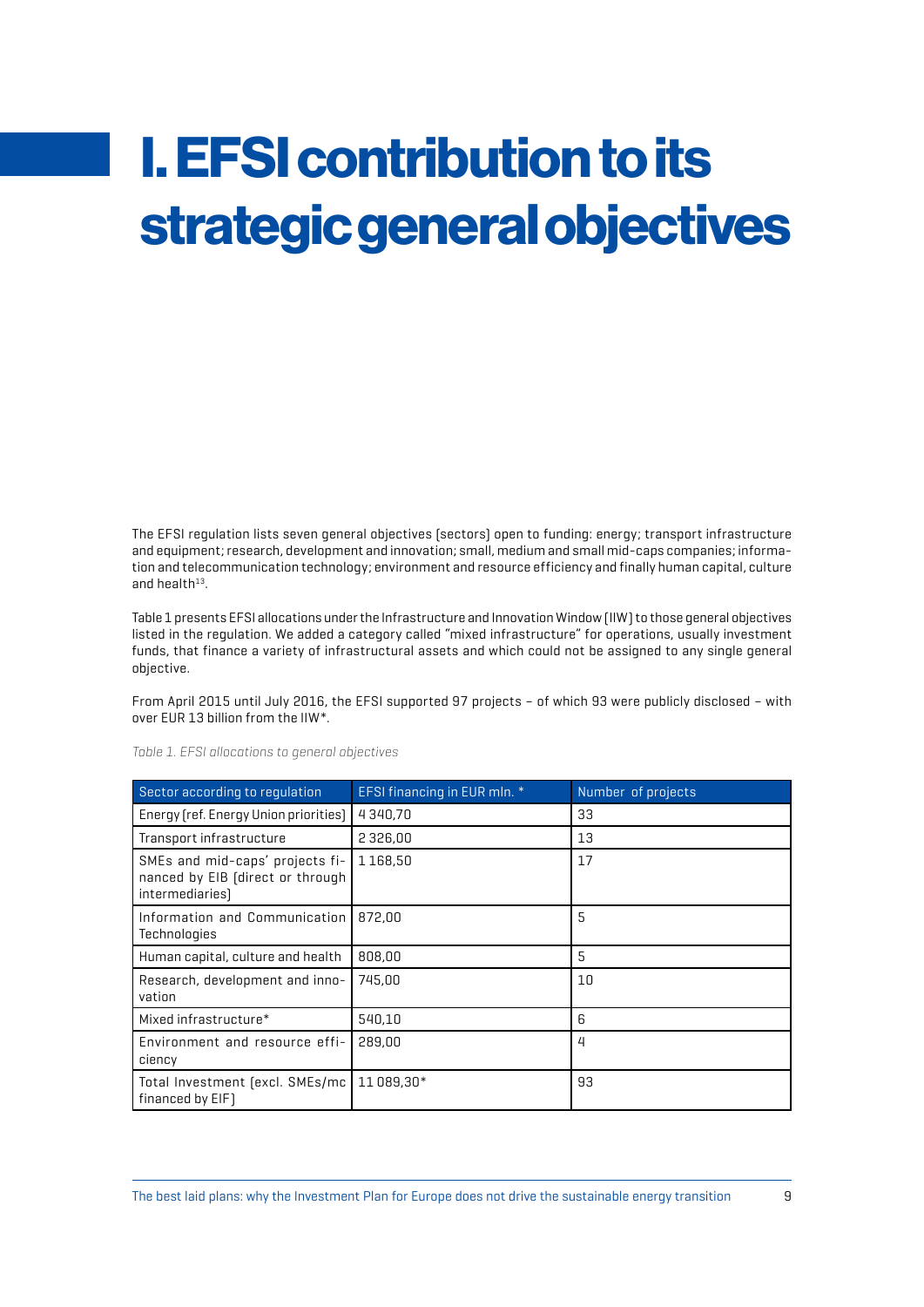\*for 7 approved projects, the volume of EFSI guarantees was not disclosed. The total EFSI volume is calculated for 93 disclosed projects

### **1.1. Sectors supported by EFSI**

The sectoral distribution, broken down by the volume of signed operations supported by the EFSI, is one of the key performance indicators for the Fund. It is the role of the EFSI Steering Board<sup>14</sup> to set limits for the volume of operations supported by the EU guarantee. This limit has been set at 30 per cent of the total portfolio of signed operations in any one sector at the end of the initial investment period<sup>15</sup>.



*Chart 1. Sectors supported by EFSI by volume of guarantees, %* 

In its first year, the EFSI showed a significant bias towards the energy sector, which constituted 39 per cent of the total volume of approved and signed operations. Transport infrastructure rank second at 21 per cent (see Chart 1). Together, these two sectors – which have already received relatively high levels of attention from the EIB before the existence of the EFSI – attracted 60 per cent of EFSI guarantees.

In EU 13 countries<sup>16</sup>, the EFSI is even far more concentrated on transport and energy, with the transport sector attracting 45 per cent of the EFSI total volume of signed and approved operations. In the EU 13, several EFSI objectives have not received any support, including key sectors for the modernisation and productivity of economies, like Research Development and Innovation (RDI), telecommunication technologies or the circular economy (see Chart 2).



*Chart 2. Sectors supported by the EFSI in the EU 13 by volume of guarantees, %*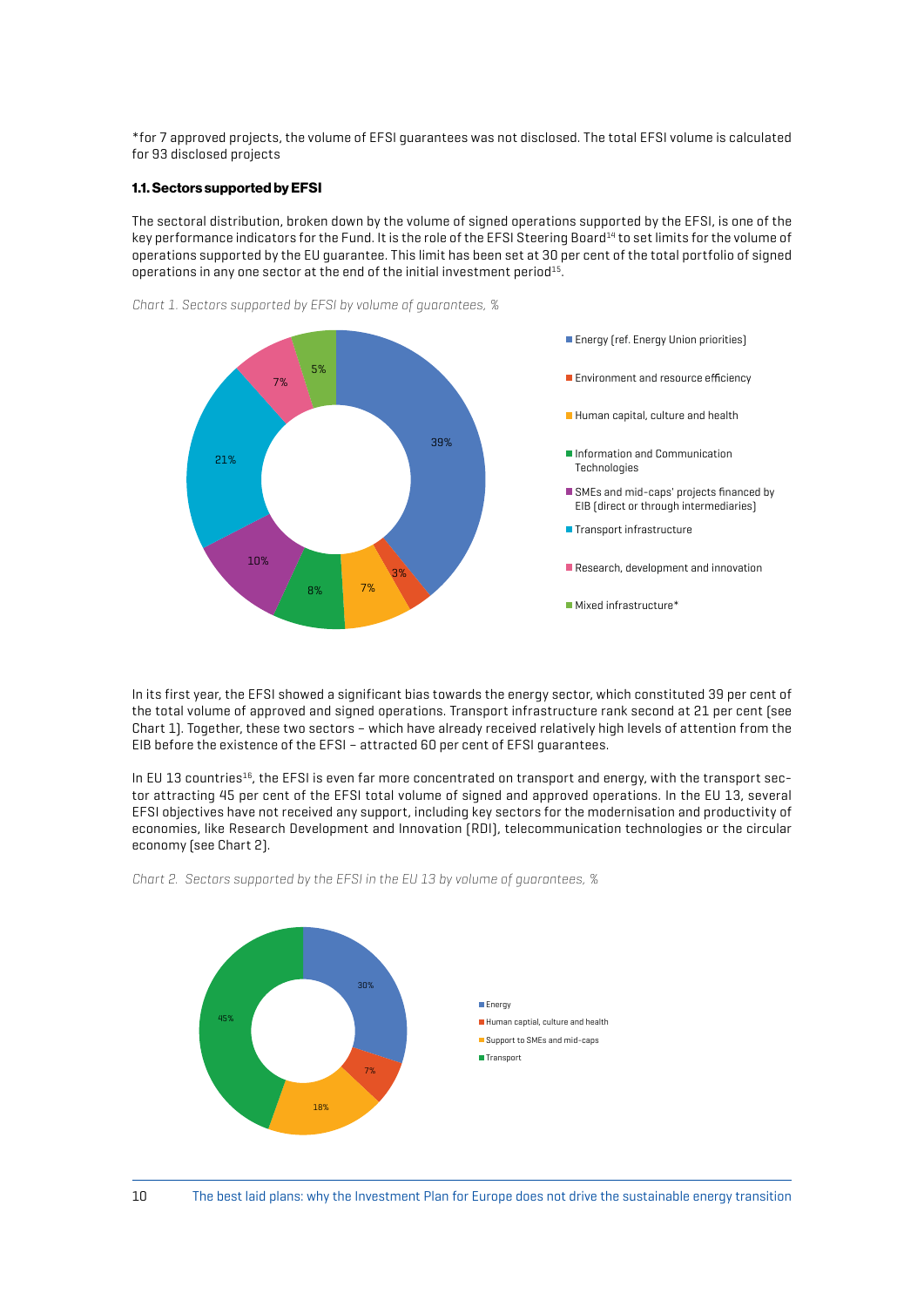Such a strong focus on two sectors is not compatible with the strategic orientation<sup>17</sup> put forward by the fund's Steering Board and suggests that the bank might not have seized the opportunity to diversify its portfolio from a sectoral perspective.

The transport and energy sectors might simply have offered better investment opportunities in terms of shovelready, bankable projects. This resulted in their domination in the initial stage of the EFSI. Projects from the remaining sectors may require more time to be developed, therefore have been underrepresented so far. This sectoral concentration though should be subject to continuous monitoring in order to ensure the accessibility of EFSI money for a variety of projects worthy of support. The EFSI Strategic Orientation states that the Steering Board should prepare recommendations for specific actions in cases where investments in any one sector are too concentrated. This could be done inter alia by using the European Investment Advisory Hub to address this issue.

### **1.2 EFSI geographical diversification**

The EFSI regulation did not establish any geographical targets for funding allocation, assuming instead that it would support investments in all EU Member States. However it authorised the Steering Board to adopt guidelines for geographical diversification. The Strategic Orientation adopted by the board sets the concentration limit for the volume of EFSI operations at 45 per cent in any three countries together for the IIW.

More than a year later, the EFSI supported projects in 19 EU Member States, with the largest number of projects located in France, Italy, Spain and UK.



*Chart 3. Number of projects guaranteed by EFSI in EU member states* 

The concentration of EFSI investments follows this trend. More than half of its operations by volume (52 per cent) were anchored in just three EU countries: the UK, Italy and France. Although the Steering Board acknowledged that the EFSI may initially diverge from the established concentration limit, the EFSI underperforms against this indicator compared to the bank's lending in general.

It should be added that a 45 per cent concentration limit in three EU countries together represents a conservative approach, as the Bank had not previously exceeded such a threshold for its standard portfolio.

On the other hand, the EFSI's geographical performance may be partly a relevant response to the fact that in France, Italy, Spain and Greece, a significant decrease in investments was observed following the financial-crisis, while in five countries (Poland, Romania, Netherlands, Germany and Austria) investments have increased after the crisis $18$ .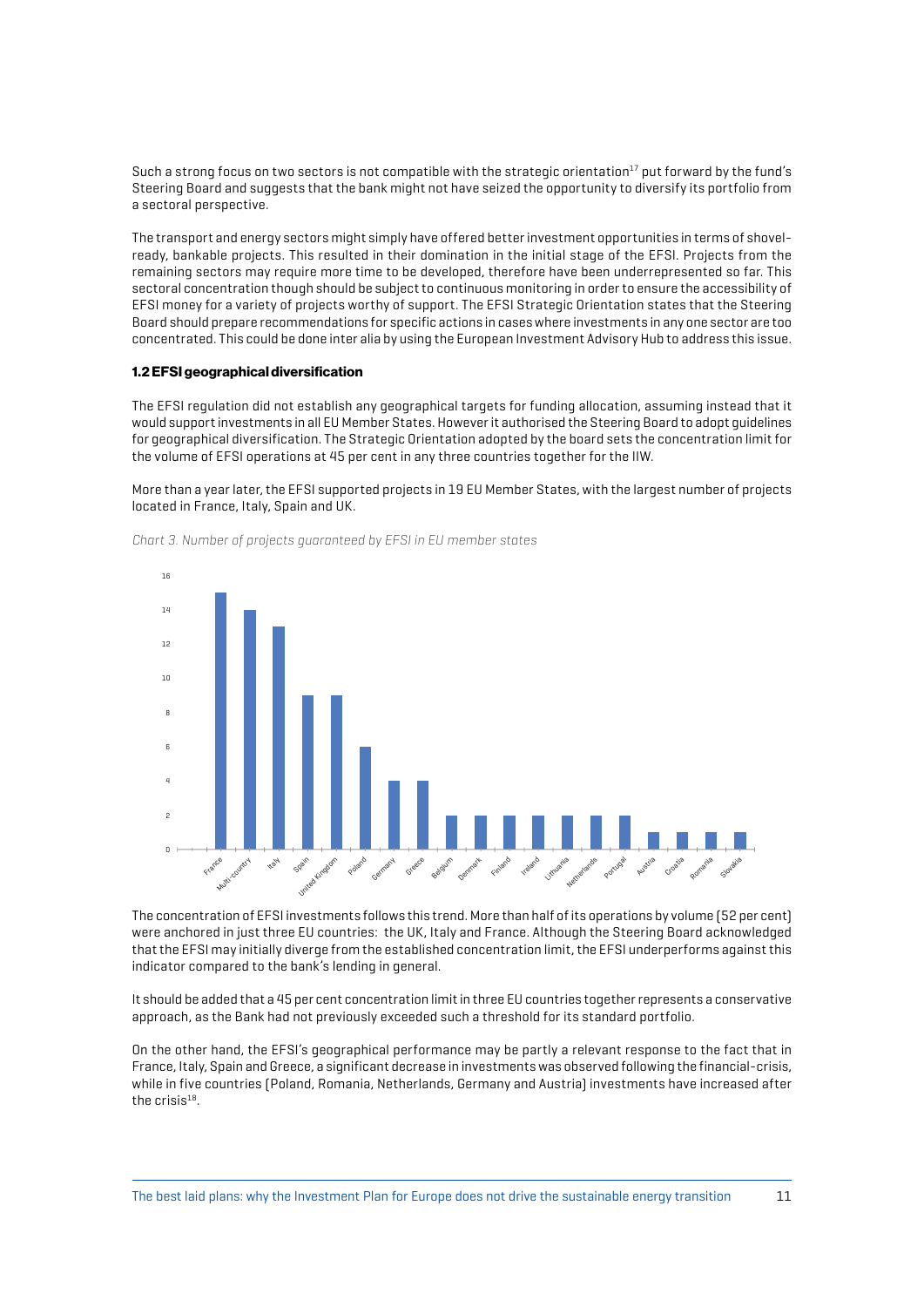

*Chart 4. Volume of EFSI guarantees in EU member states* 

The EIB, whose core task is to contribute to the development of the internal market and social, economic and territorial cohesion and which has made social and economic cohesion one of its two cross-cutting policy goals, has been called on by the European Parliament to ensure that the EFSI contributes to the bank's cohesion objective and complements the investment from the European Structural and Investment Funds, a part of the EU Budget<sup>19</sup>.

In this context, it is surprising that to date, EU13 countries, where most regions are less-developed, attracted only 12 per cent of EFSI guarantees . This does not exceed the EIB's own portfolio, where 15-16 per cent of annual signatures occur in within the EU13. However, since the EFSI has been established to overcome the Union's investment difficulties and reduce regional disparities, this should be reflected in a strengthened prioritisation of cohesion purposes in the EFSI. The sectoral concentration within the EU13 on the one hand and the relatively low level of EFSI activity in this region on the other require particular attention.

In addition, EU13 countries receive significant financial resources from the European Structural and Investment Funds (ESIF)<sup>20</sup>. The EFSI requlation – and the related quidelines published by the European Commission<sup>21</sup> – explicitly encourages the combination of EFSI financing with grants provided via the European Regional Development and Cohesion Funds. This combination could indeed open opportunities to develop bankable projects in innovative areas of the economy that have not been properly supported in the past.

The EIB Climate Action evaluation indicated for instance the need to address the absence of financing for RDI projects in new renewable energy technologies and in the public transport sector<sup>22</sup>. For such projects a combination of ESIF and EFSI should be an opportunity, but current EFSI results suggest that this opportunity has not been much tapped and the cohesion objective been rather neglected.

*Chart 5. EFSI geographical distribution, by volume of guarantees*

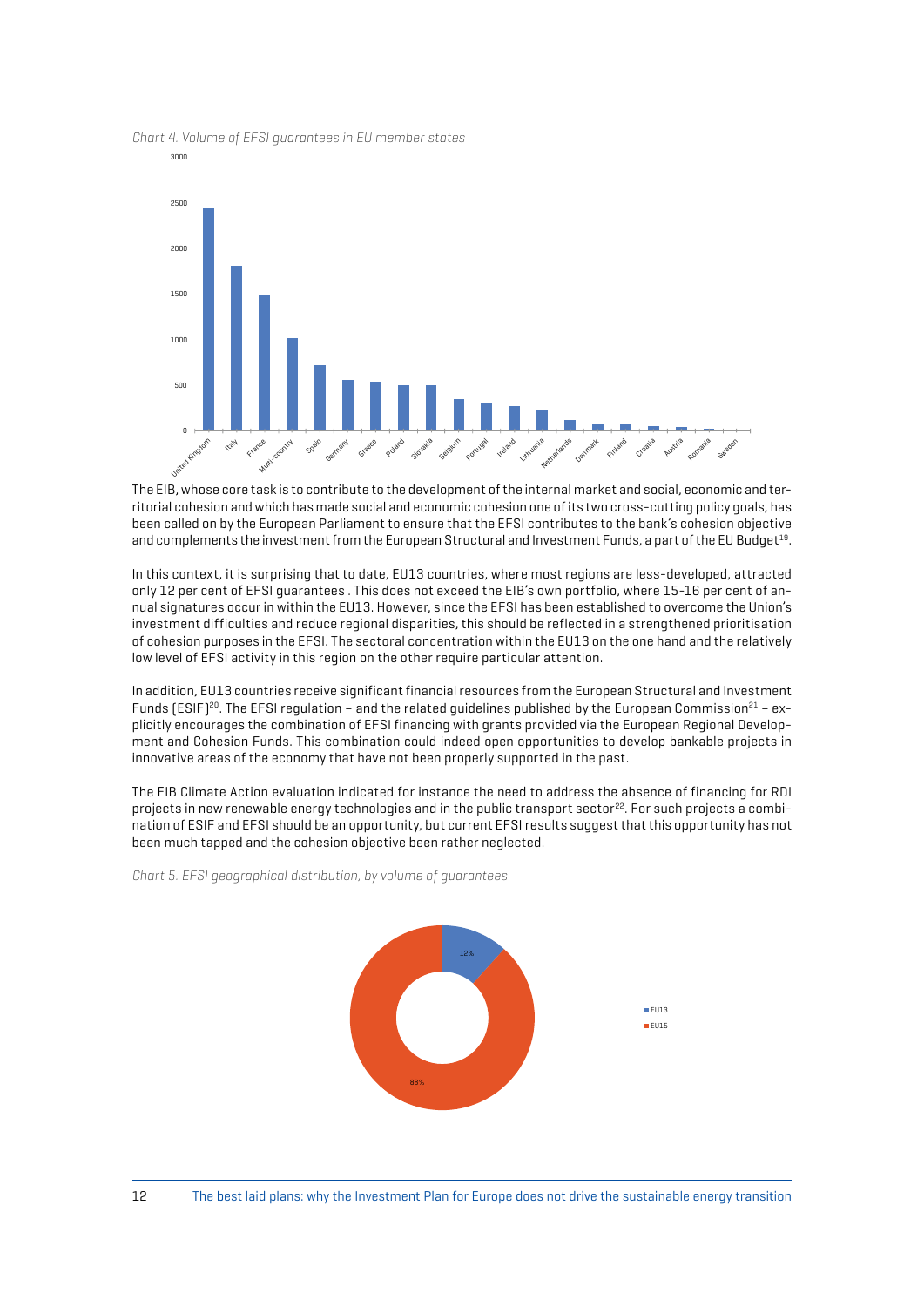### 1.2.1 EFSI guaranteed investments in the energy sector

The geographical coverage of the EFSI differs depending on the supported sector. Projects in the energy sector are strongly concentrated in EU15 countries, mostly in the UK where the number of guarantees (seven) is six times higher than in the second-highest country, Italy (see Chart 6).



*Chart 6. EFSI energy investments by country, EUR million*

EU13 countries share a megre 9 per cent of EFSI investments in the energy sector (see Chart 7).

*Chart 7. EFSI energy investments geographical distribution, by volume, %* 



### 1.2.2. EFSI guaranteed investments for transport infrastructure

EFSI investments in the transport sector are not concentrated in any particular country. 14 transport operations were spread across nine EU countries, with three operations each in Italy and Spain, two in France and one in the remaining countries (see Chart 8).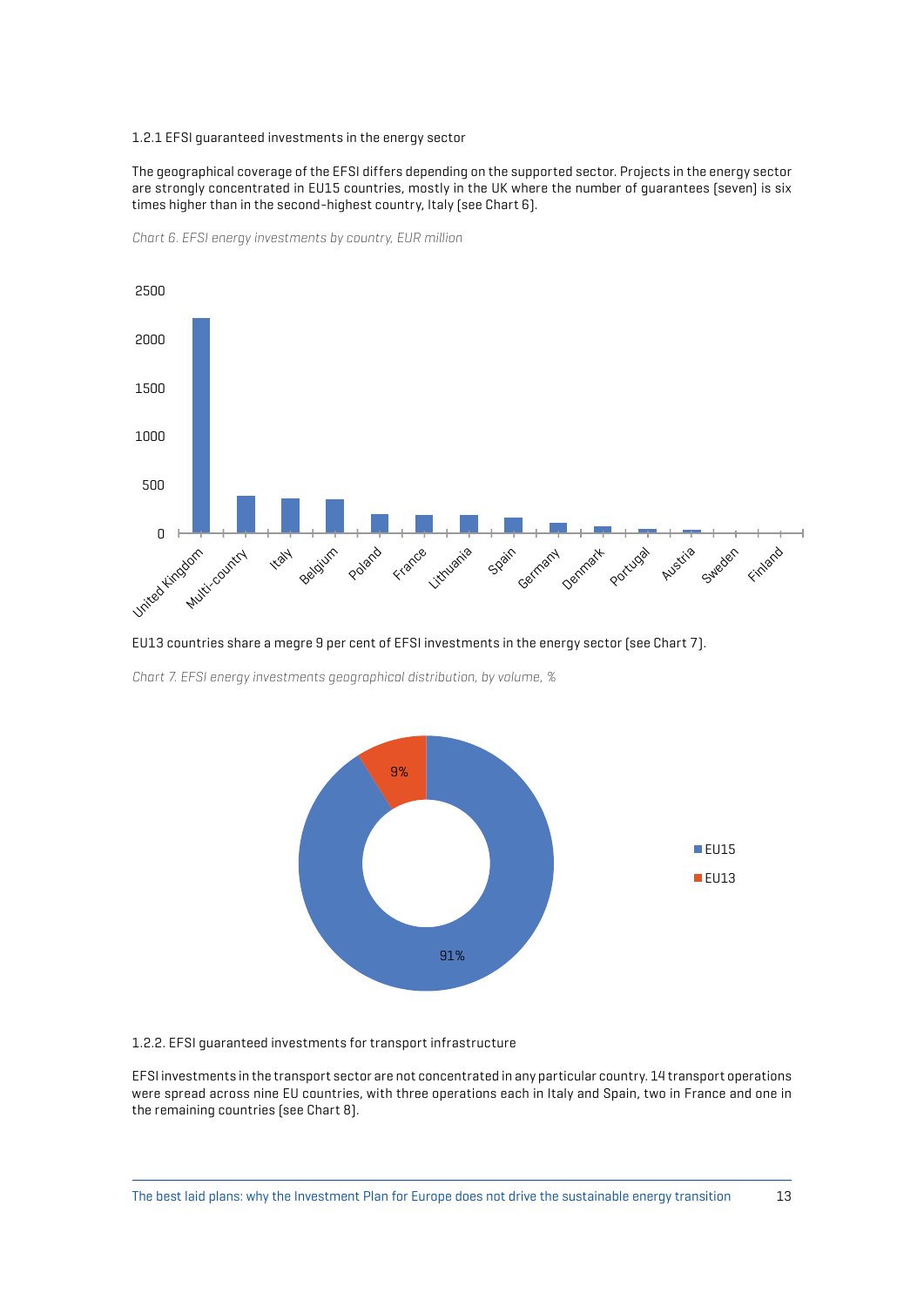

*Chart 8. EFSI transport investments in EU, EUR million*

Operations in Poland, Slovakia and Lithuania received a quarter of EFSI support for the transport sector (see Chart 9). This does not differ from previous support by the EIB, where approximately one quarter of transport sector operations by volume were located within the EU13.

*Chart 9. Geographical distribution of EFSI transport sector operations by volume, %* 



1.2.3 EFSI guaranteed investments in environment and resource efficiency

In the environment and resource efficiency sector, the EFSI made only four investments (in Italy, France, Ireland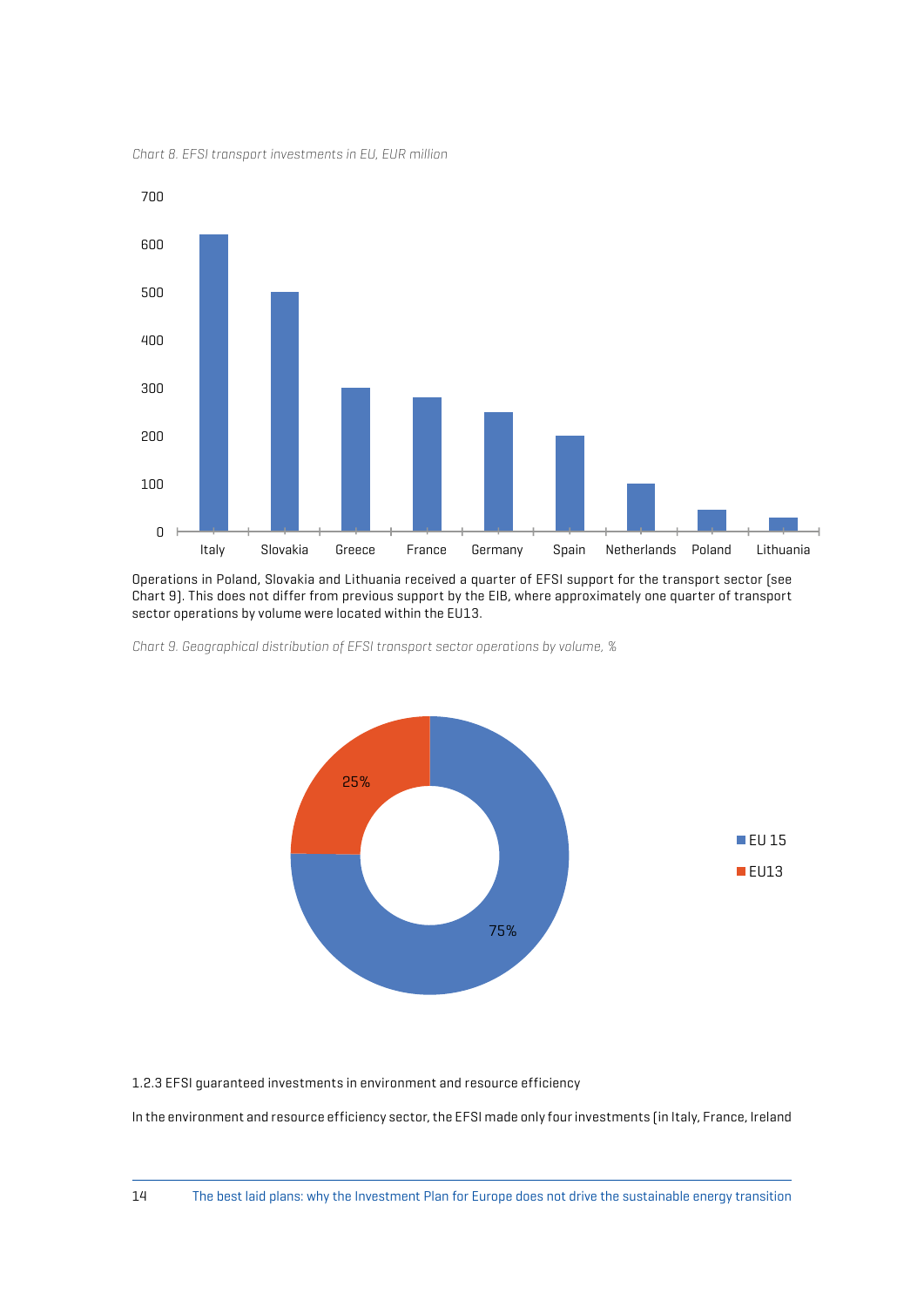and one cross-border project) so it would be premature to draw any conclusions here. Two operations involve solid waste and waste water treatment infrastructure, one remediation project of a polluted brownfield site and the remaining, recycling of scrap titanium (see Chart 10).



*Chart 10. Geographical distribution of EFSI environment and resource efficiency investments, EUR million* 

\* for the one operation in France, the volume of the EU guarantee has not been disclosed

1.2.4 EFSI guaranteed investments in RDI

The EFSI provided guarantees to ten operations in seven countries for RDI (projects in Sweden and Portugal were part of cross-border operations, see Chart 11)

*Chart 11. Geographical distribution of EFSI RDI investments, EUR million*

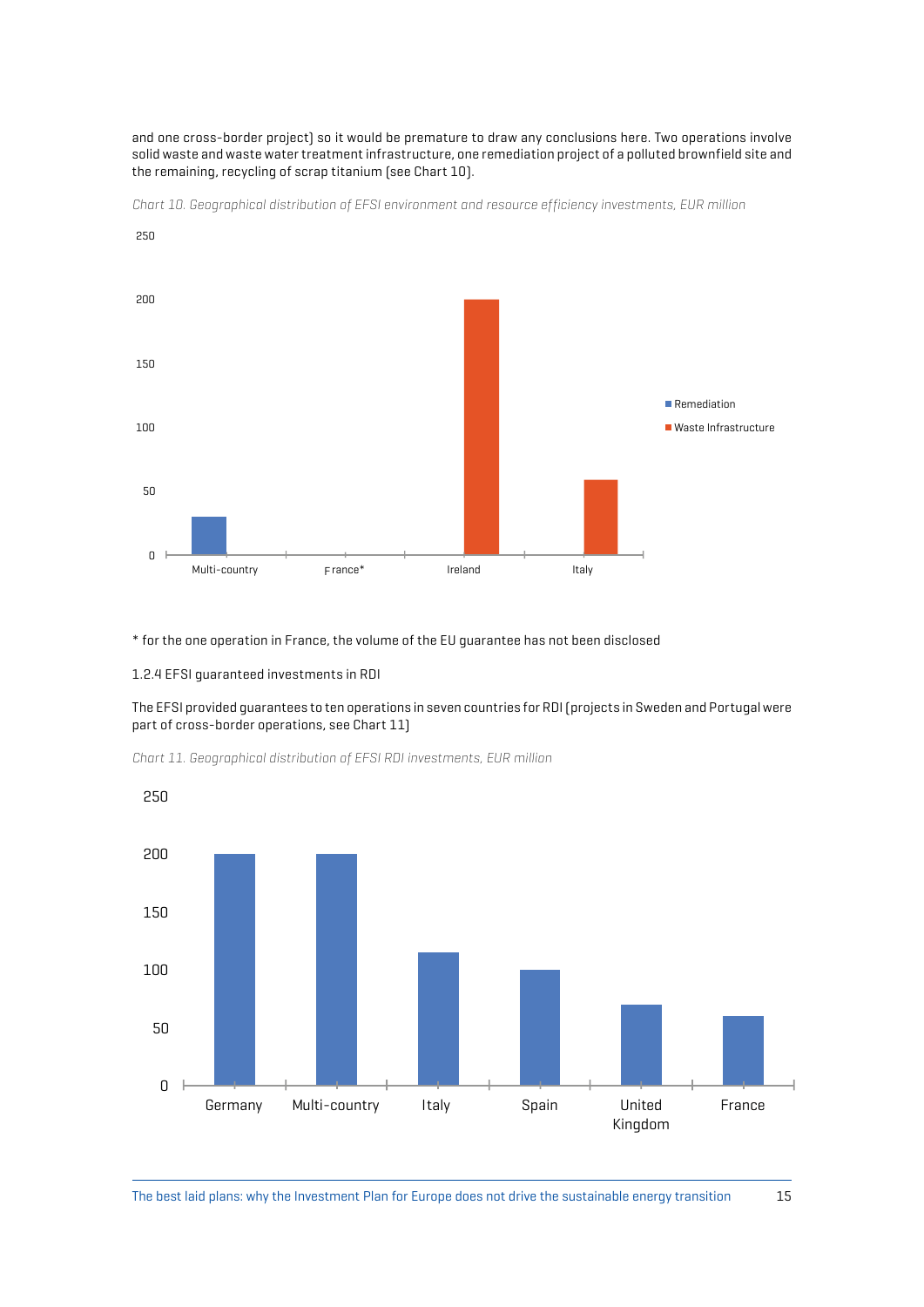Three operations involved RDI activities in the transport sector, namely two in aviation and one in the automotive sector (see Chart 12). The remaining RDI allocations were equally shared among a range of projects including biotechnology, renewable energy, industry, life science and printing technologies.





### 1.2.5 EFSI guaranteed investments in human capital, culture and health

The EFSI guaranteed five projects in four countries within the human capital, culture and health sector (Chart 13).

*Chart 13. EFSI human capital, culture and health sector investments in EU countries, EUR million*



Among these were three projects involving the construction of social housing and two in the health sector, respectively for a hospital and primary care centres (Chart 14).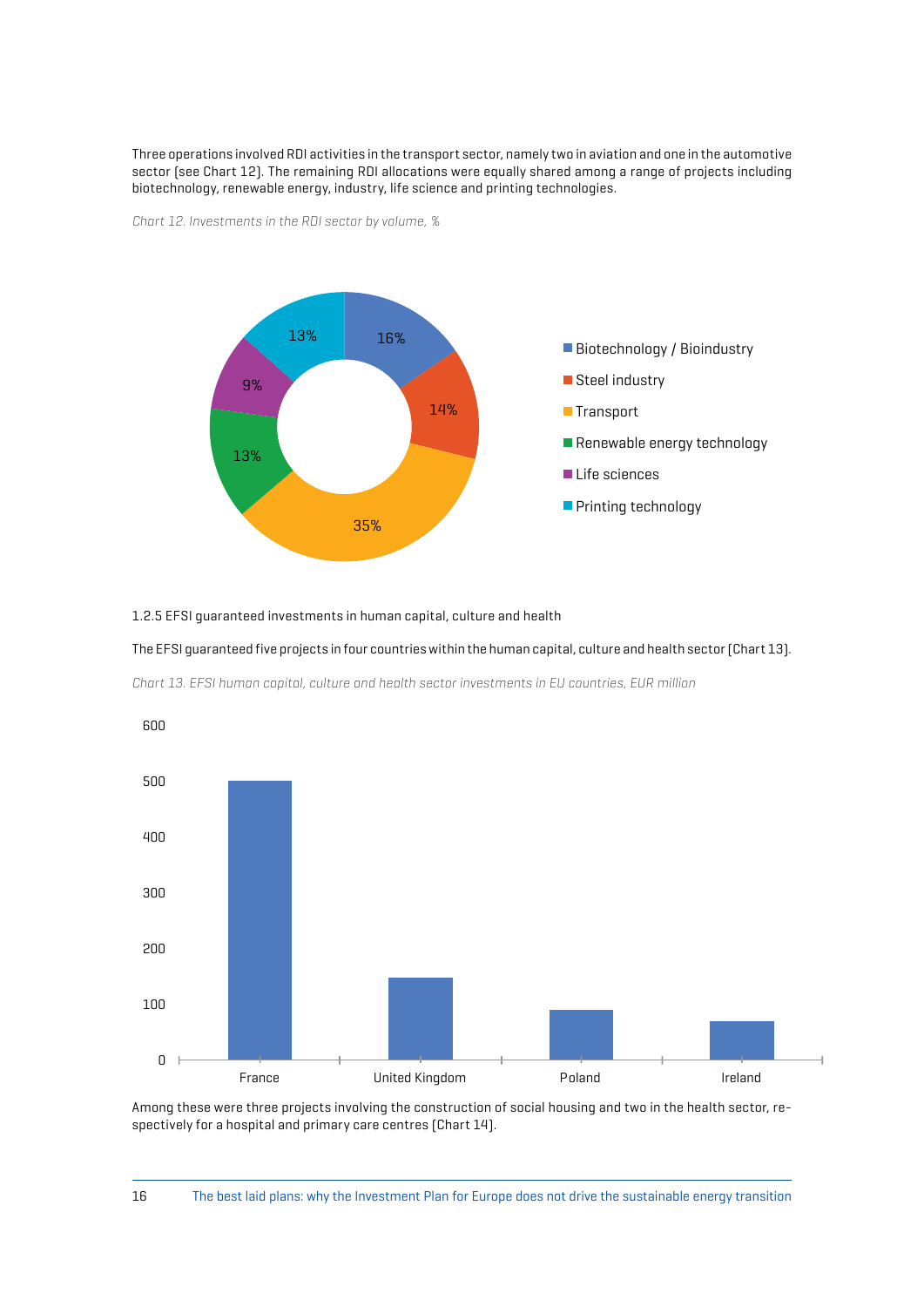*Chart 14. EFSI human capital, culture and health sub-sector investment by volume, %*



1.2.6 EFSI guaranteed investments in information and telecommunication technology

Operations under this category took place in seven EU states (several countries were grouped into one operation). Four of these operations concerned internet connectivity while the other, the development of digital platforms.



*Chart 15. EFSI IT sector investments in EU countries, EUR million*

1.2.7 EFSI guaranteed investments in small and medium-size companies and mid-caps

EFSI support for SME and mid-caps within the IIW are either direct investments or operations through financial intermediaries. Most of SME financing under EFSI takes place under the SME window, operated by the European Investment Fund (EIF). Given that this specific window is not the subject of the present analysis, we focus here on the SME and mid-caps financed solely under the IIW. Here the EFSI supported 17 operations in nine countries (see Chart 17)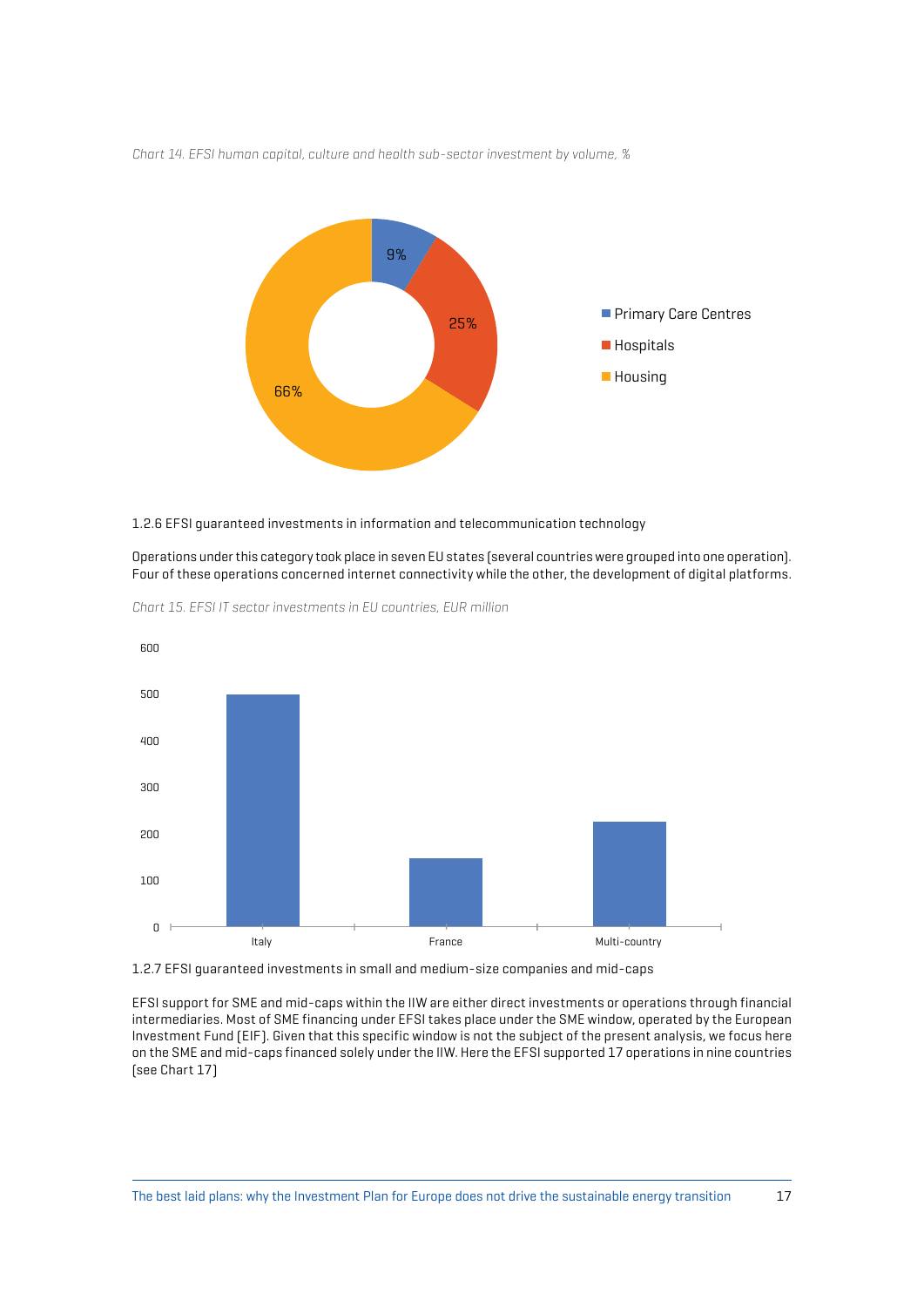

*Chart 16. EFSI investments in SMEs and Mid-Caps in EU countries, EUR million*

1.2.8 Investment platforms

EFSI operations can also take place at the level of so-called Investment Platforms. Investment platforms are supposed to address 'typical' EIB investment barriers caused by a higher complexity or size of a projects e.g. in the field of energy efficiency. By helping finance and bundle small projects and funds from different sources, diversified investments with a geographic or thematic focus should be enabled. According to the European Commission<sup>23</sup>, they 'can also render small or local investment opportunities attractive to new investor groups, for example pension funds or overseas institutional investors.'

However, only one<sup>24</sup> project so far is considered as part of the Investment Platform. This is an EFSI-quaranteed loan to an investment fund (TRI fund) which will contribute to the "Troisième Révolution Industrielle", a program targeting zero carbon emissions by 2050 in the Nord-Pas de Calais region of France, whereby its energy needs would be covered by renewable energy sources. The project's decarbonised economy investment plan will entail job creation, economic development and more sustainable energy supply and usage.

This fund is the result of the joint initiative between the Nord-Pas de Calais Regional Council and CCI Nord de France (Chamber of Commerce and Industry). The creation of this fund forms part of the strategy developed by the Nord-Pas de Calais Region in its 2014-2020 operational program for credit management in Europe (the European development fund, ERDF, and European Social Fund-ESF), one of the main planks of which involves "driving energy transition in the Nord-Pas de Calais Region".

Investment platforms certainly should be given more attention from EFSI governing bodies and the pro-active engagement of the European Investment Advisory Hub in order to maximize the benefits they can bring to overcome investment barriers.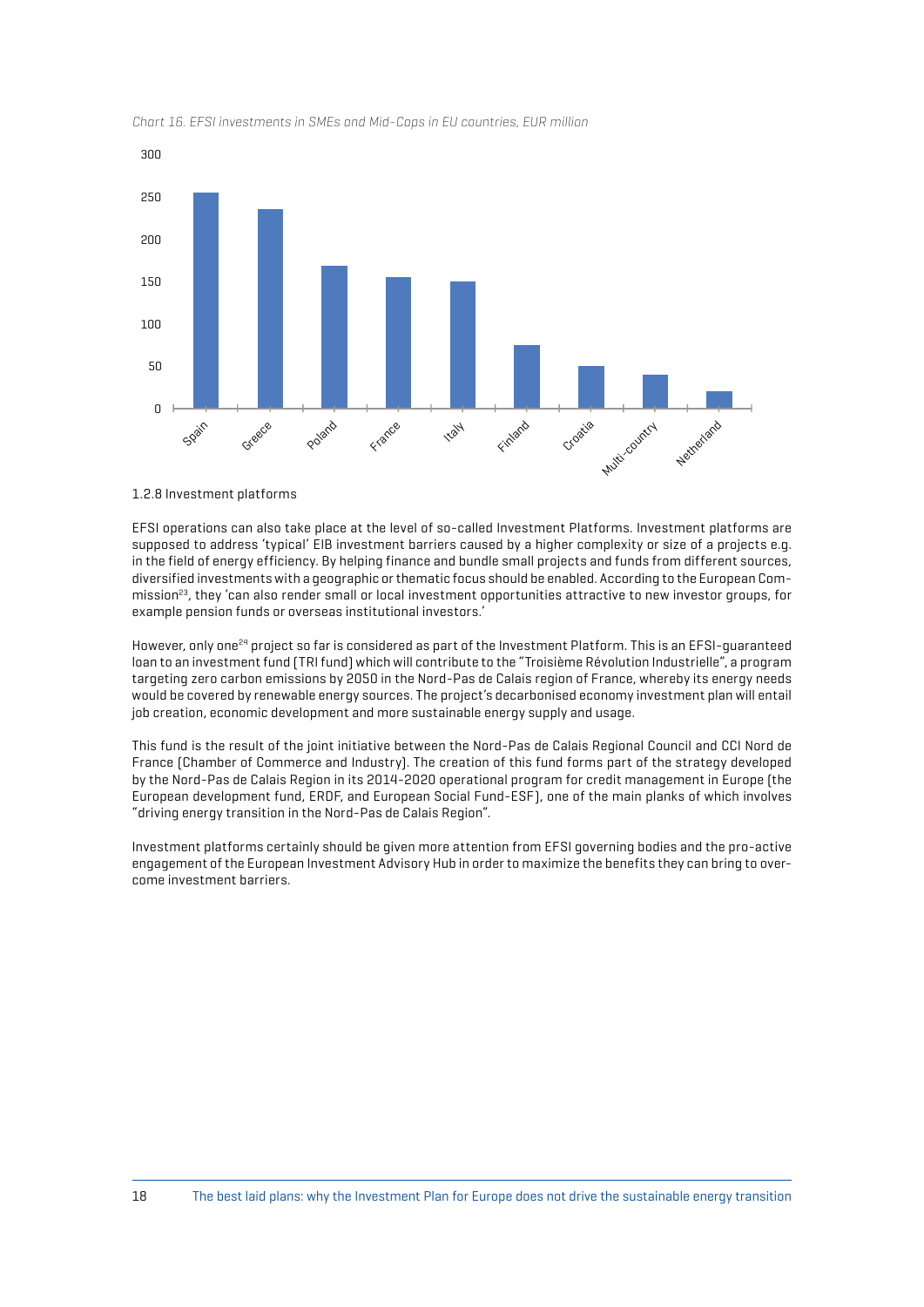## **II. Does the EFSI contribute to the development of a renewables-based, energy efficient and fossil fuels-free economy?**

In July 2016 the Commission presented a package of measures to accelerate GHG emissions cuts in all sectors of the EU economy. It also announced that 50 per cent of the EU's financial resouces are to be climate-related, including the EFSI, which should mobilise additional investments in the real economy and align private investments with climate and resource efficiency objectives<sup>25</sup>. With its innovative approach to risk bearing in order to achieve policy objectives, the EFSI could be a key instrument for changing the future and thus cannot be 'wasted' on operations that perpetuate unsustainable economic development.<sup>26</sup>

### **2.1 EFSI support to the energy sector: a continuation of support for fossil fuels**

Renewable energy and energy efficiency constituted equal, significant parts of EFSI investments in the energy sector, with 40 per cent, or over EUR 1.7 billion each (see Chart 17). However, fossil fuels still amount to 15 per cent of all EFSI energy sector investments by volume, a questionable issue given the EU's climate targets.



*Chart 17. EFSI supported investments in energy sector by volume, %*

The UK is the biggest single recipient of EFSI-guaranteed renewable investments by volume, with two offshore wind operations that amount to 35 per cent of all investments in the sector (see Chart 18). In the EIB's climate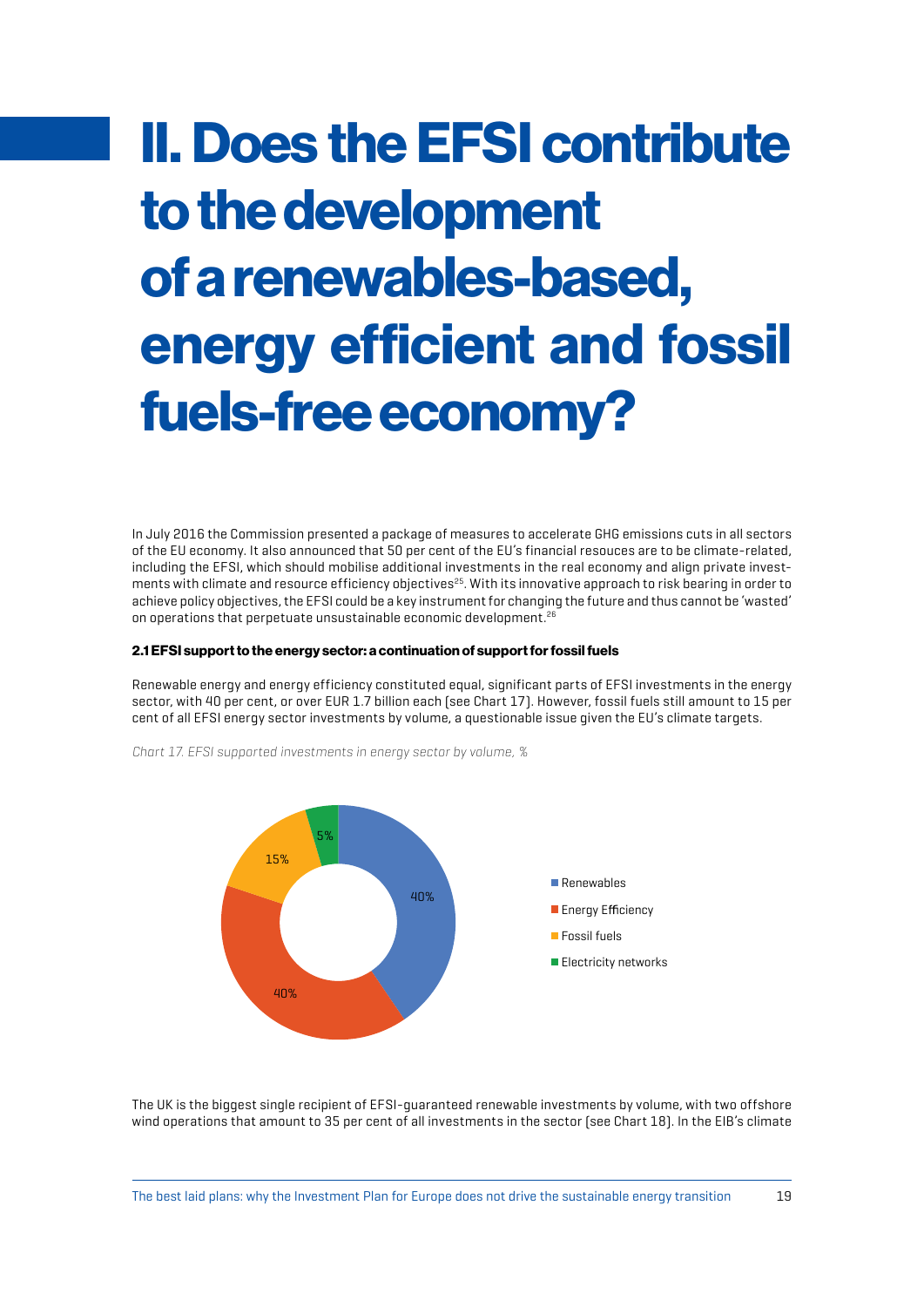### action evaluation, the bank identifies the UK as a country with a high concentration of renewables $^{27}$ , meaning that EIB lending patterns are repeated in this case.



*Chart 18. EFSI guaranteed renewable energy investments in EU states, EUR million*

Renewable energy investment funds for multi-country operations also benefitted from high volumes of EFSI guarantee and may be an important vehicle for smaller projects, if these provide a significant leveraging effect and are transparent about their end beneficiaries.

In the energy efficiency sector, the concentration in the UK of EFSI investments is even more significant: five projects worth EUR 1.5 billion, or 93 per cent of all investments in the sector were concentrated in the UK alone (see Chart 19). The remaining energy efficiency operations took place in France and Finland. By comparison, between 2013 and 2015, the EIB's cross-sector energy efficiency lending remained at the level of 3.6 per cent of total EIB signatures in the EU, while in the UK, France and Finland this level was at least twice as high<sup>28</sup>.

If the EFSI is to diversify its clients and regional portfolio over time as mandated, we strongly recommend paying more attention to energy efficiency projects in countries with relatively higher energy-intense economies.



*Chart 19. EFSI guaranteed energy efficiency investments in EU states, %*

\*Information on the size of an EFSI guarantee for one project in Finland has not been disclosed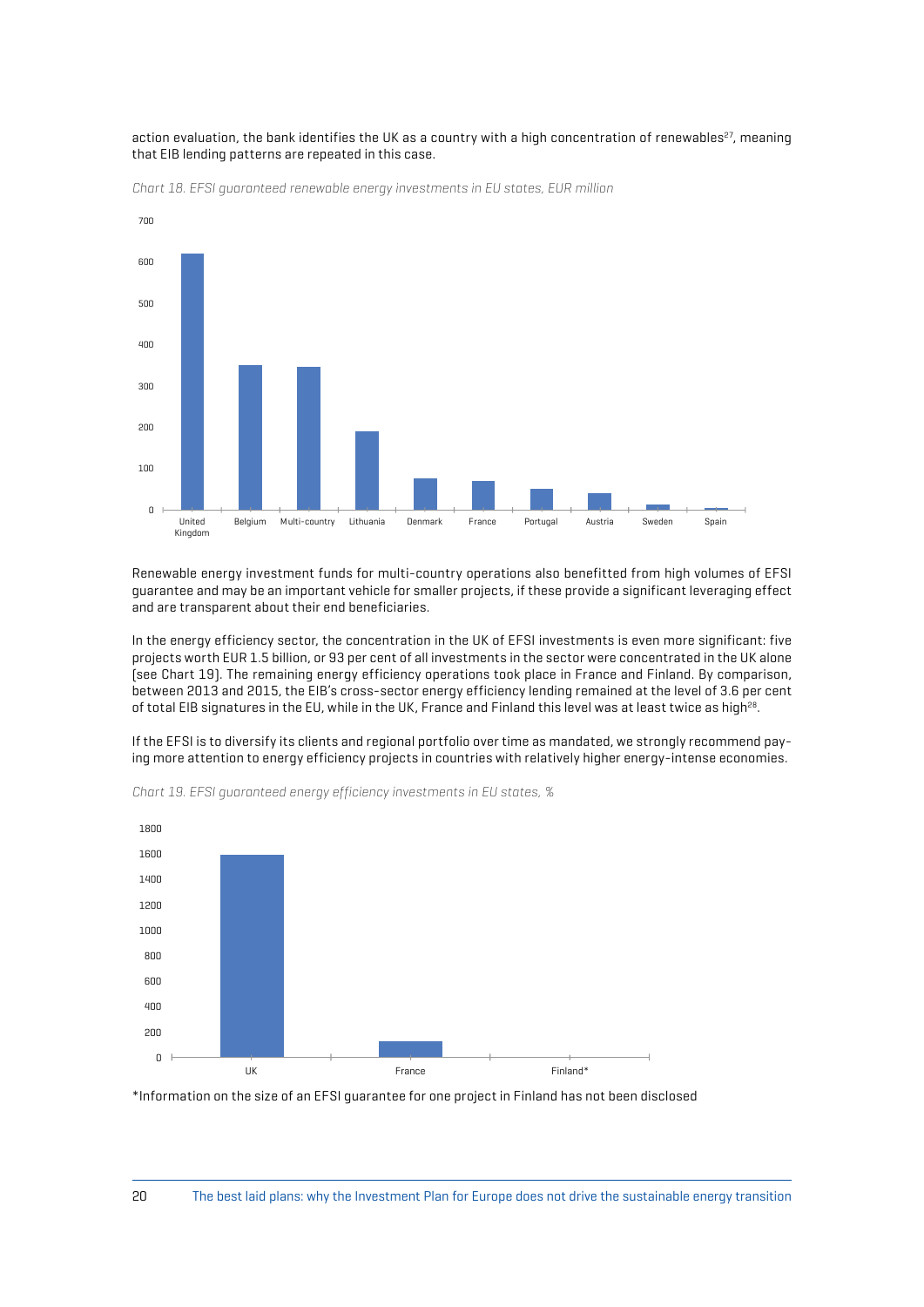Offshore wind was the most supported renewable technology (55 per cent). This strong sub-sectoral concentration is similar at the EIB, as the technology is mature, with an acceptable risk profile and scale<sup>29</sup> (see Chart 20).

*Chart 20. EFSI support to renewable energy by volume,%*



### **2.2 EFSI supported investments in the transport sector: high-carbon transport prevails**

The analysis shows that in the transport sector, the EFSI is overwhelmingly concentrated on high carbon transport modes (68 per cent of EFSI lending volume, or more than two thirds), including roads (54 per cent) and airports (14 per cent) (see Chart 21). All five road projects concern the widening or construction of motorways using public-private partnerships (PPP).

EFSI lending to the rail sector has rather been limited and has not followed the pattern of the EIB, which has made significant contributions to rail stock development and modernisation.

There were three EFSI operations in the waterways sub-sector, two of which supported the purchase of new vessels, a category that has not often appeared within the EIB transport pipeline. So far the EFSI has not supported operations in urban transport.



*Chart 21. EFSI guaranteed investments in transport sector by volume, %*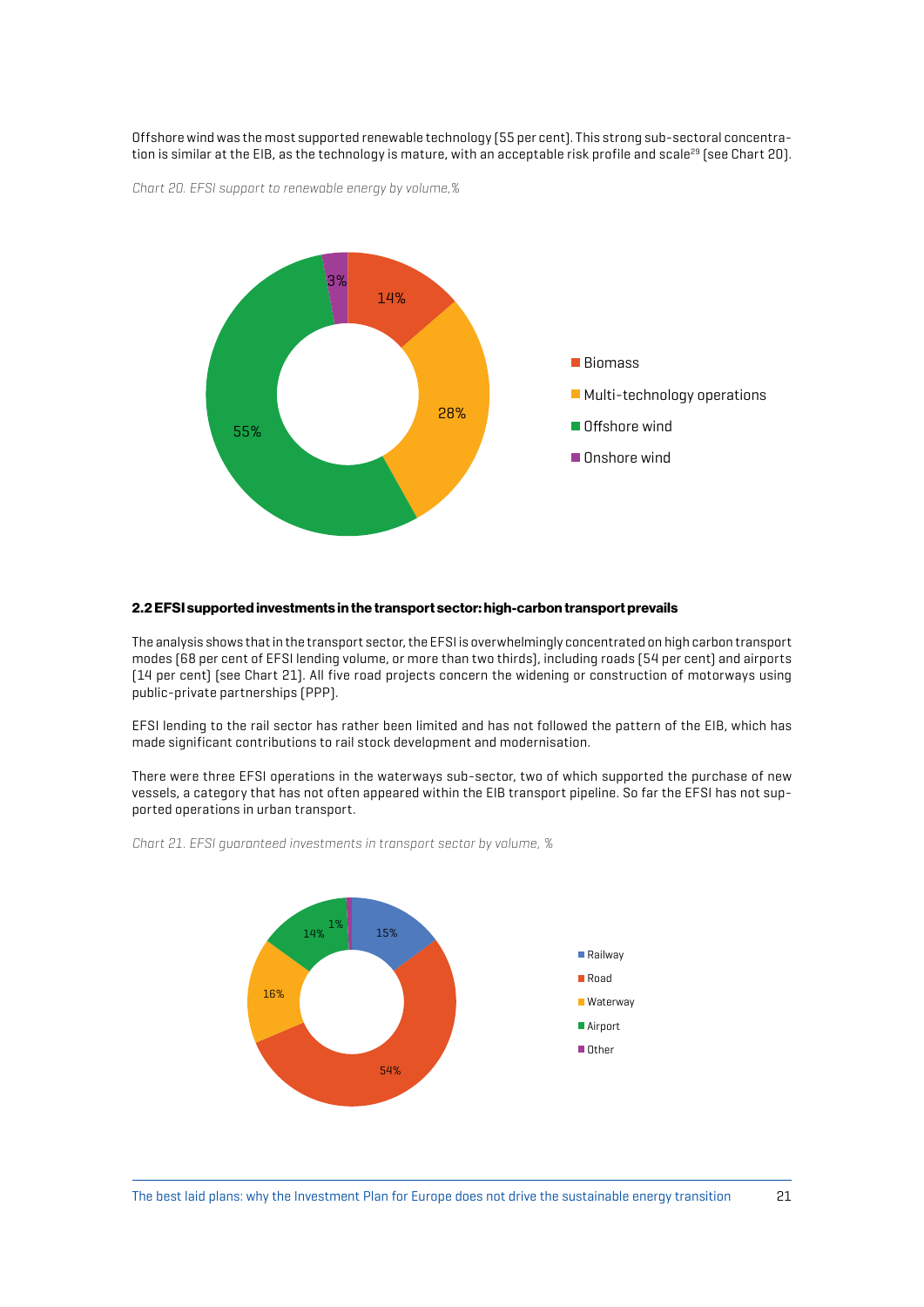EFSI support for the development of low-emission mobility – which should be in line with the European strategy for low-emission mobility – has so far been limited. The recent proposal for an "Effort Sharing Decision" to introduce emissions reduction targets in sectors not subject to the European Emission Trading System ("non-ETS sectors") for EU Member States suggests a number of measures and policies will have to be implemented to achieve GHG emissions cuts in the transport sector, such as reducing transport needs, promoting public transport, shifting away from fossil fuels-based transport and researching reduced -emission mobility<sup>30</sup>. At this point the EFSI does not support these efforts but rather undermines them by primarily promoting fossil fuels-based transport modes.

### **2.3. EFSI support for fossil fuels**

From 2013-2015, EIB lending to fossil fuels has modestly but consistently increased in absolute and relative terms<sup>31</sup>. Although the EFSI prioritises renewable energy and energy efficiency, several energy projects it supports contribute to a further dependency on fossil fuels, in particular on gas (see Chart 22).

*Chart 22. EFSI support to fossil fuel projects by volume, %*



Around 90 per cent of fossil fuel operations by volume supported by the EFSI were related to gas infrastructure, mostly transmission and distribution (EUR 1.5 billion ). These investments target especially Italy, Spain and Germany, at a time when those countries have repeatedly made commitments to phase out fossil fuel subsidies<sup>32</sup> and where renewable alternatives to gas can further be developed (see Chart 23). These operations were approved without being scrutinised in terms of their compliance with the EU 2030 and 2050 climate and energy frameworks. This is of particular concern, as the EFSI regulation explicitly requires alignment with the EU's long-term climate goals.

Several complementary issues should be taken into account:

- The risk is that EFSI-supported gas infrastructure projects make gas more available and competitive and crowd out renewable energy projects and energy efficiency projects;
- According to Eurostat data, EU gas consumption has been decreasing for five years in a row since 2010 unlike Commission's forecasts – posing the risk of a lack of market demand for new gas infrastructure;
- The Commission's 2050 Energy Roadmap scenarios<sup>33</sup> all show a decline of EU gas consumption in absolute terms, increasing the risk that gas infrastructure becomes a 'stranded assets';
- $EFS1$ -supported gas projects take place in countries that are not particularly dependent on Russian gas<sup>34</sup>;
- The Commission believes that grids need twice as much investment as gas infrastructures by 2020<sup>35</sup>, while the EFSI is funding the contrary (15 per cent of energy sector volume for fossil fuels versus just five per cent for electricity networks);
- The findings from the Energy Union choices research and modelling finds that under normal market conditions, Europe does not need any new cross-border gas infrastructure between Member States, new import capacities into Europe or to secure supplies<sup>36</sup>: it concludes that there is enough gas infrastructure in Europe to ensure supply.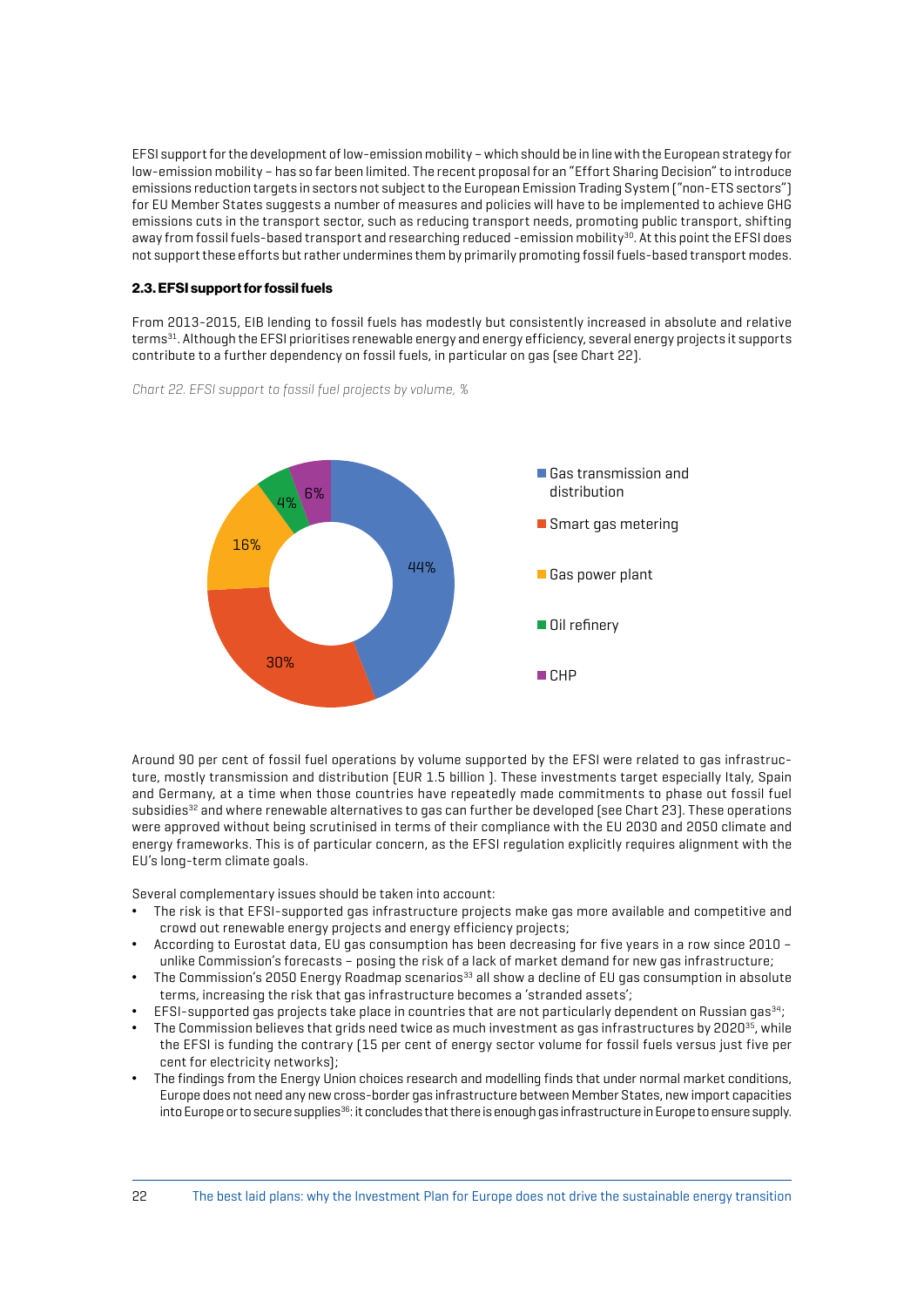In addition to scaling up renewable energy and energy efficiency investments, the EIB and EFSI need to end their support for fossil fuels in order to boost credibility as a genuine proponent of the global fight against climate change. This is all the more relevant at a time of decreasing EU gas consumption and a lack of gas demand in the near and possible mid-long future, which creates a high risks of sub-optimal investments and stranded assets.



*Chart 23. EFSI support to fossil fuel operations in EU states, EUR million*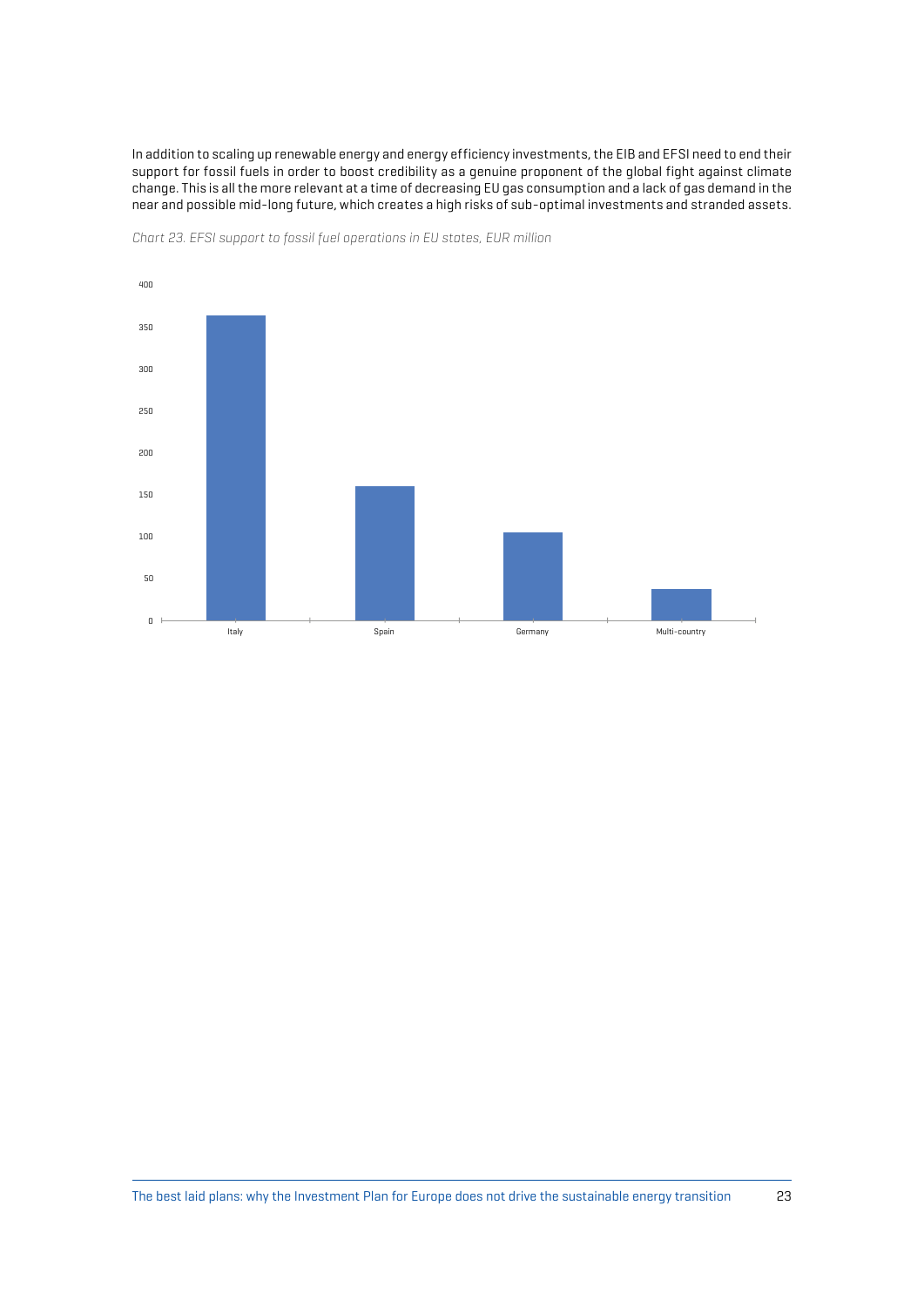## **III. Is the EFSI additional? Complementarity of EFSI and EIB investments in the energy and transport sectors**

The EFSI regulation clearly defines additionality as support for operations that address market failures or sub-optimal investment situations and that could not have been carried out in the period during which an EU guarantee can be used, or not to the same extent, as from the EIB, EIF or other Union financial instruments. Projects supported by the EFSI should typically have a higher risk profile than projects supported by standard EIB operations, and the EFSI portfolio should have an overall higher risk profile than the portfolio of investments supported by the EIB under its normal investment policies<sup>37</sup>.

This definition characterises the complementarity of the EFSI pipeline with respect to the standard EIB portfolio. The EIB has four Public Policy Goals adopted by its board of directors: 'Innovation', 'SMEs and midcap finance', 'Infrastructure' and 'Environment'. There are also two horizontal objectives against which the bank assesses its performance: 'Economic and social cohesion and convergence' and 'Climate action'. Performance indicators have been adopted for these horizontal objectives, 30 and 25 per cent of total signatures, respectively. EFSI operations thus should contribute to these four goals and horizontal objectives.

This chapter analyzes to what extent EFSI operations complement and strengthen the EIB's standard portfolio by assessing the impact of the EFSI on the bank's overall portfolio performance in the energy and transport sectors. We consider the EFSI as a distinct pipeline separate from the EIB's and assume that it should not reduce the quality of the EIB's performance, nor crowd out or replace standard bank finance. The 2015-2017 EIB Operational Plan argues as well in this direction, noting that the "EFSI will face specific challenges (…) to build a pipeline which needs to complement that of EIB's other activities." In financial terms, this means that the overall portfolio of the EIB will reach approximately EUR 48 billion inside the EU annually, while the EFSI will add EUR 16 billion in Special Activities operations<sup>38</sup>.

This analysis looks into the EFSI's additionality for building-up the 'low carbon economy,' specifically its contribution to the transformation of Europe's energy system and the sustainability of the transport sector, which go beyond the EIB's standard operations.

### **1. How does the EFSI complement standard EIB energy lending?**

Lending to the energy sector at the EIB constituted almost 12 per cent of its annual portfolio in 2015, and eight and a half per cent when including EFSI operations (as of July 2016, see Tables 2 and 3)<sup>39</sup>. The analysis shows a decrease in the share of energy sector lending at the EIB over the last two years when compared to 2011-2014, with the energy sector's share varying between 13.7 to 16.1 per cent (see Chart 24).

The absolute volume of energy loans also decreased within the timeframe of this study, from EUR 9 billion in 2013 and EUR 10 billion in 2014 to EUR 8.2 billion in 2015 and EUR 2.5 billion by July 2016.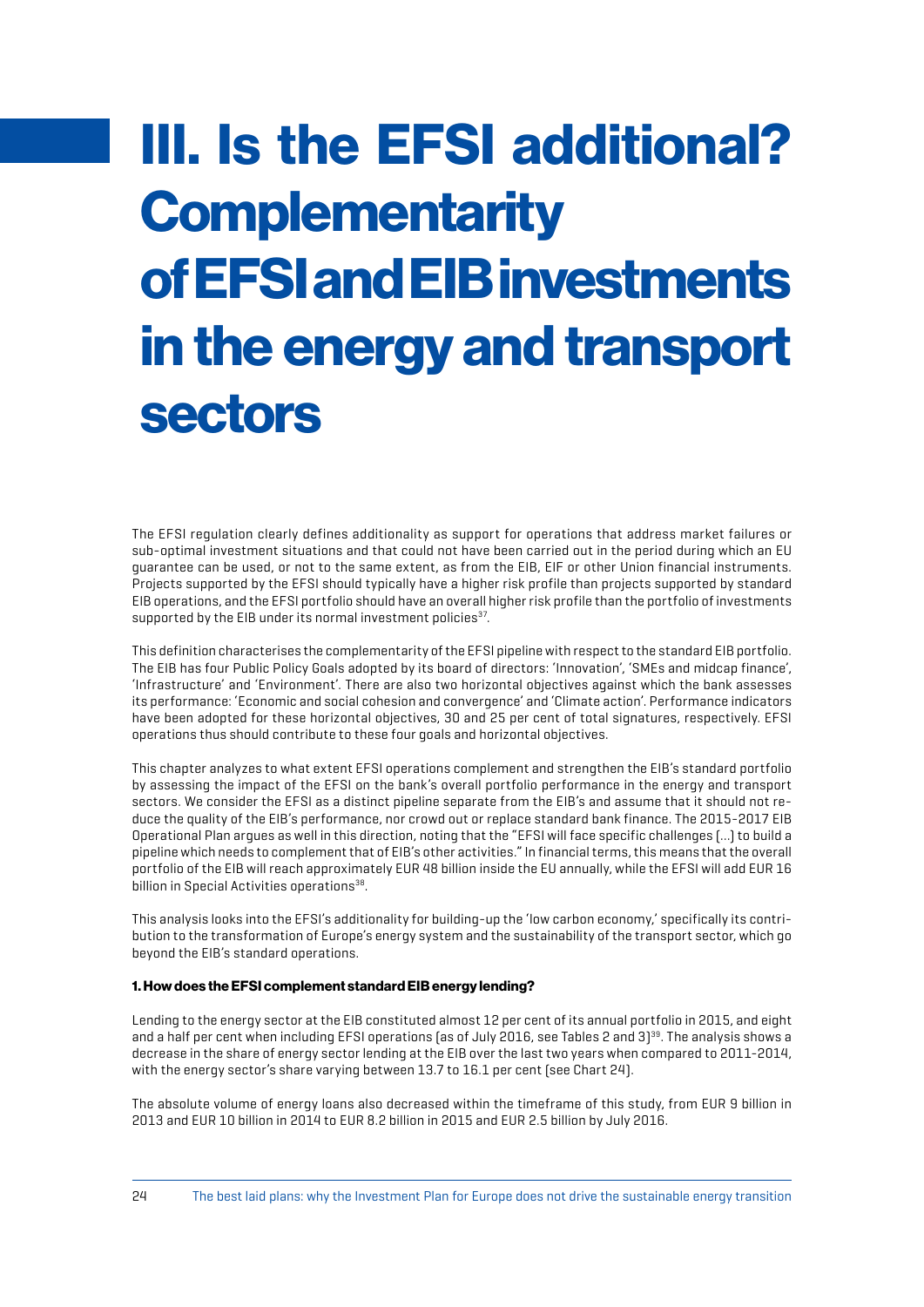



*Table 2. Share of energy sector in the EIB portfolio 2015*

| <b>EU</b> energy signed, EUR million | Total EIB signatures in EU, EUR<br>million | Share of energy in EIB signatures<br>$\ln$ EU $\lceil$ %1 |  |  |
|--------------------------------------|--------------------------------------------|-----------------------------------------------------------|--|--|
| 8 2 6 0                              | 69 700                                     | 11.9                                                      |  |  |

*Table 3. Share of energy sector in the EIB portfolio 2016*

| EU energy signed, EUR million | Total EIB signatures July 2016 in<br>EU. EUR million <sup>1</sup> | Share of energy in EIB signatures<br>$\ln$ EU $\lceil$ %1 |  |  |
|-------------------------------|-------------------------------------------------------------------|-----------------------------------------------------------|--|--|
| l 2 952                       | 30 426                                                            | 8.5                                                       |  |  |

The relative share of energy sector lending is even lower in the EIB's standard portfolio without the EFSI contribution (Chart 25). In 2015 it was just ten per cent (EUR 7.3 billion) and by the end of July 2016, 5.9 per cent (EUR 1.8 billion).

*Chart 25. Share of energy lending in the EIB portfolio with and without EFSI support, %*



Thus EFSI energy projects significantly contributed to the volume of energy sector lending at the EIB and its share in the bank's overall portfolio in 2015 and 2016.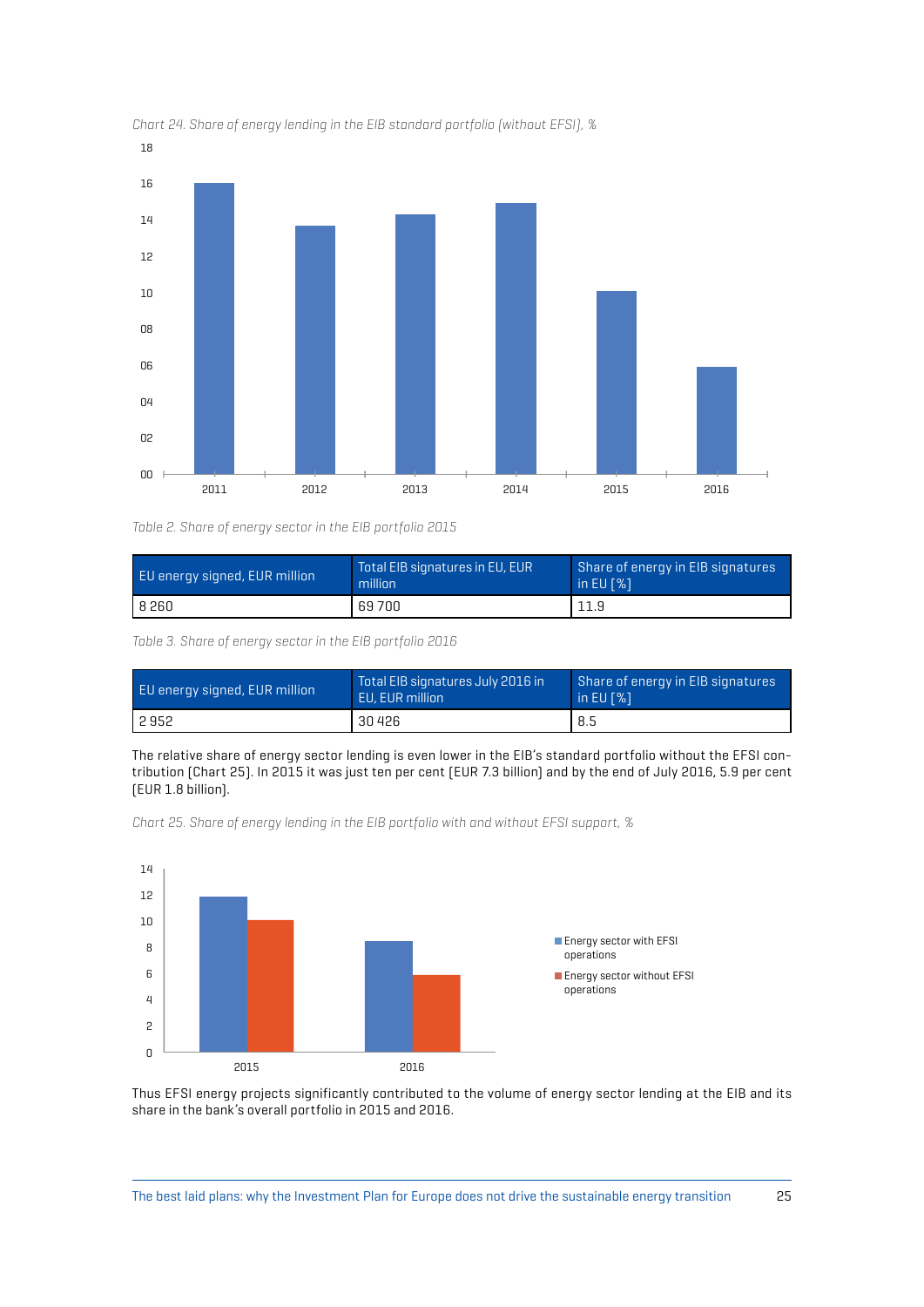In 2015 almost 22 per cent of the EIB energy sector lending was labelled as an EFSI operation, while in 2016 it reached almost 60 per cent (Chart 26 and Chart 27). Since the beginning of the EFSI, an average 34 per cent of EIB energy sector lending has been covered by an EU guarantee (Chart 27).



*Chart 26. EFSI contribution to EIB energy lending within the EU, signed and approved projects, EUR million*

*Chart 27. Share of EFSI operations in EIB energy sector in the EU, %*



Financing energy infrastructure has always been an important objective for the EIB due to its significance for the economy and mitigating against climate change. European energy systems need vast investments in order to achieve the EU 2030 and 2050 clean energy and climate objectives, like the development of intelligent energy networks, energy savings, renewable energy and innovation. While standard EIB energy financing is required to follow EU policy objectives, the role of the EFSI is to scale-up investments in additional projects in line with these strategies to contribute to the modernisation of the EU energy sector and to provide additional resources needed for the clean energy transformation.

However, our analysis shows that since the creation of the EFSI, the EIB has not financed the energy sector with its existing portfolio to the same extent that it had in the past. This coincides with the high concentration of EFSI investments there. It suggests that to some extent EFSI support may have replaced standard EIB energy lending instead of complementing it.

In 2015 EFSI guarantees contributed to a variety of projects in the energy sector (Chart 28), however the most significant contribution beyond the EIB's standard portfolio is seen for renewables and energy efficiency, a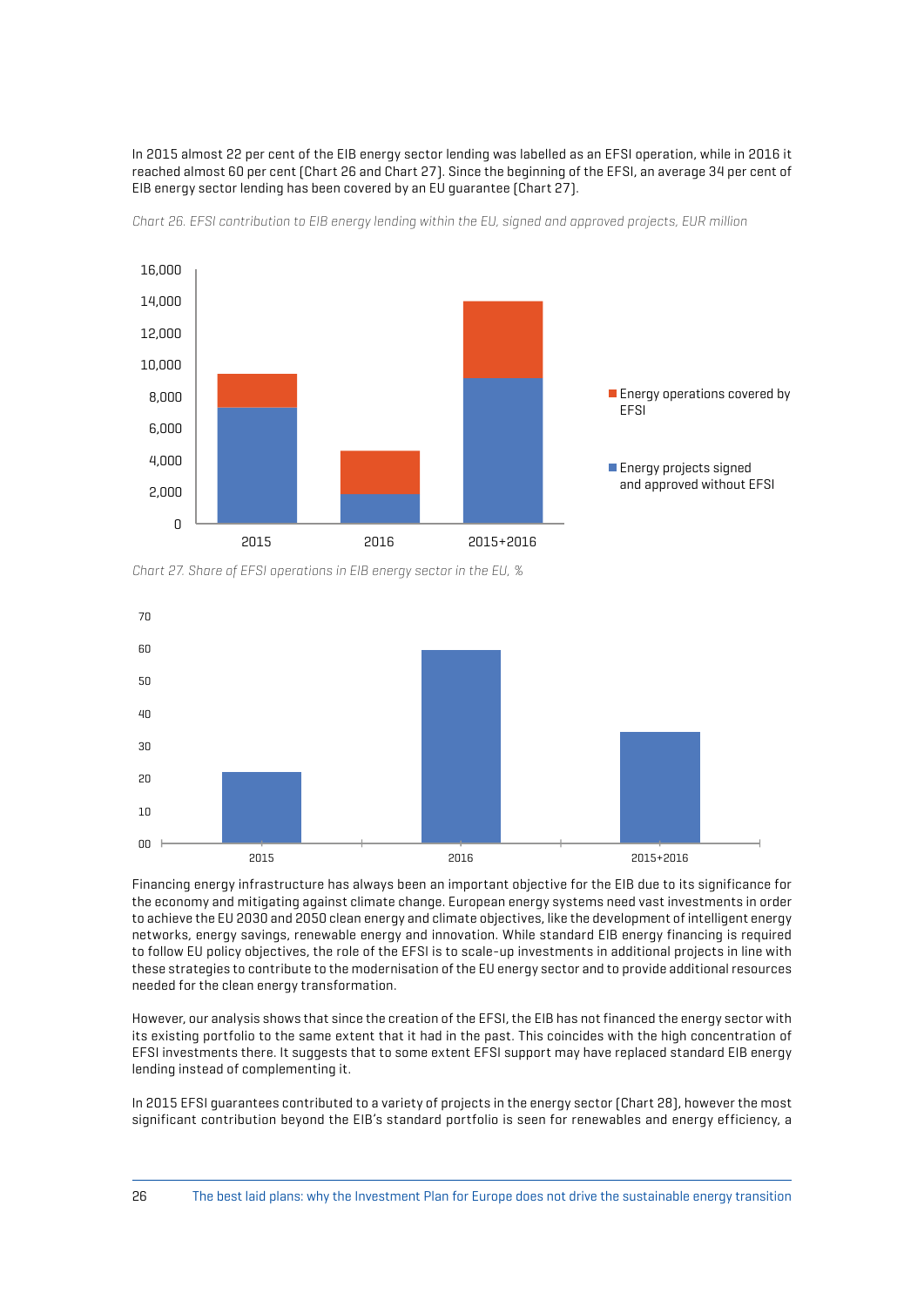### sector for which EIB financing increased in comparison to its share without the EFSI, by 3.3 and 4.2 percentage points, respectively (see Chart 29).

*Chart 28. EIB energy sector in 2015. Comparison of standard pipeline and with EFSI (projects approved as well as signed), EUR million* 



*Chart 29. EIB energy sector in 2015. Comparison of standard pipeline and with EFSI (projects approved as well as signed), %* 



From January to July 2016, the EFSI provided guarantees to a variety of operations. However electricity transmission and distribution networks and renewables received the biggest volume of support (see Chart 30). The financial contribution of the EFSI to EIB renewable energy lending was further enhanced in 2016, and it is the only category whose share among total EIB energy lending increased when compared to its share in standard energy lending (see Chart 31).

EIB operations for renewable energy now constitute almost 40 per cent of the entire sector (with EFSI operations), compared to 11 per cent in the standard EIB pipeline. This also means that in 2016, the vast majority of renewable energy operations financed by the EIB have been covered by an EFSI guarantee.

Table 4 provides details about EIB lending for renewable energy since 2007. It shows that the share of renewable energy in the overall standard portfolio decreased considerably in 2015 and 2016 in comparison to the years between 2007 and 2014. If EFSI guaranteed operations are accounted for, the picture looks very different, with relatively high shares of renewable energy financing in both the annual EIB portfolio within the EU and in the energy sector. This confirms that the EIB's standard energy lending did not support renewable energy in 2015–2016 to the same extent that it did in the past, which suggests that the EFSI at least partly crowded out EIB standard financing for renewables.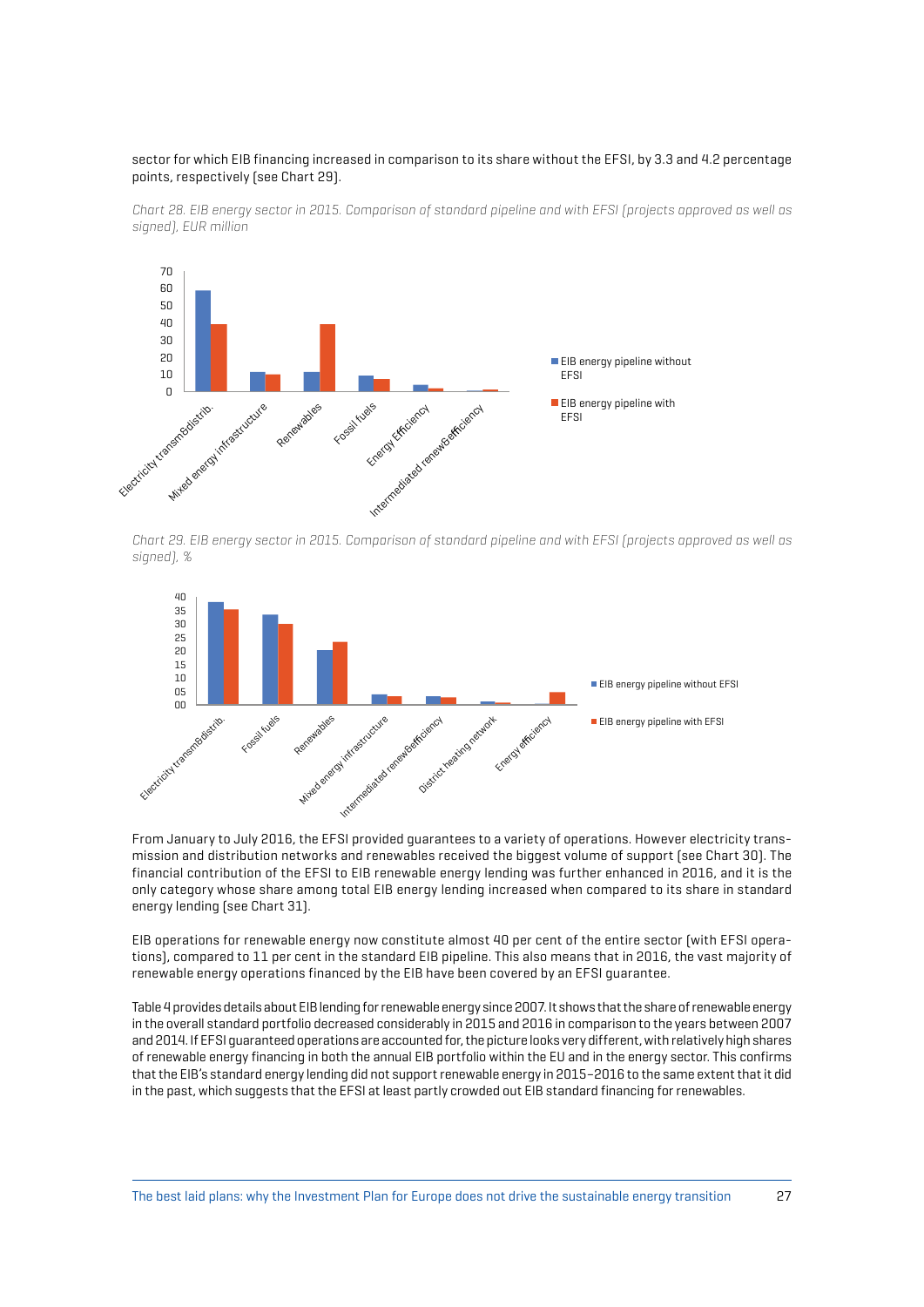



*Chart 31. EIB energy sector in 2016. Comparison of standard pipeline and with EFSI (projects approved as well as signed), %*



*Table 4. EFSI contribution to EIB renewable energy lending, EUR million*

| Year                                                                  | 2007   | 2008   | 2009   | 2010   | 2011  | 2012   | 2013   | 2014   | 2015* | 2016* |
|-----------------------------------------------------------------------|--------|--------|--------|--------|-------|--------|--------|--------|-------|-------|
| Standard signatures                                                   | 41 300 | 52 000 | 70 605 | 63 500 | 53770 | 45 200 | 63 600 | 69 000 | 66302 | 28000 |
| Standard energy<br>lending                                            | 5162   | 7505   | 9944   | 11507  | 8631  | 6182   | 9078   | 10305  | 7332  | 1853  |
| Standard renewable<br>energy lending                                  | 1424   | 1692   | 3420   | 5175   | 4003  | 2084   | 2730   | 2849   | 1589  | 216   |
| Share of renewables in<br>annual standard<br>lending $[%]$            | 3.4    | 3.3    | 4.8    | 8.1    | 7,4   | 4.6    | 4.3    | 4.1    | 2,4   | 0,8   |
| Share of renewables in<br>standard energy<br>sector $\lceil % \rceil$ | 27.6   | 22.5   | 34.4   | 45.0   | 46.4  | 33.7   | 30.1   | 27.6   | 21.7  | 11    |
| Share of renewables<br>in annual lending with<br>EFSI[%]              |        |        |        |        |       |        |        |        | 3,4   | 5,9   |
| Share of renewables<br>in energy sector with<br>EFSI[%]               |        |        |        |        |       |        |        |        | 24.6  | 40.0  |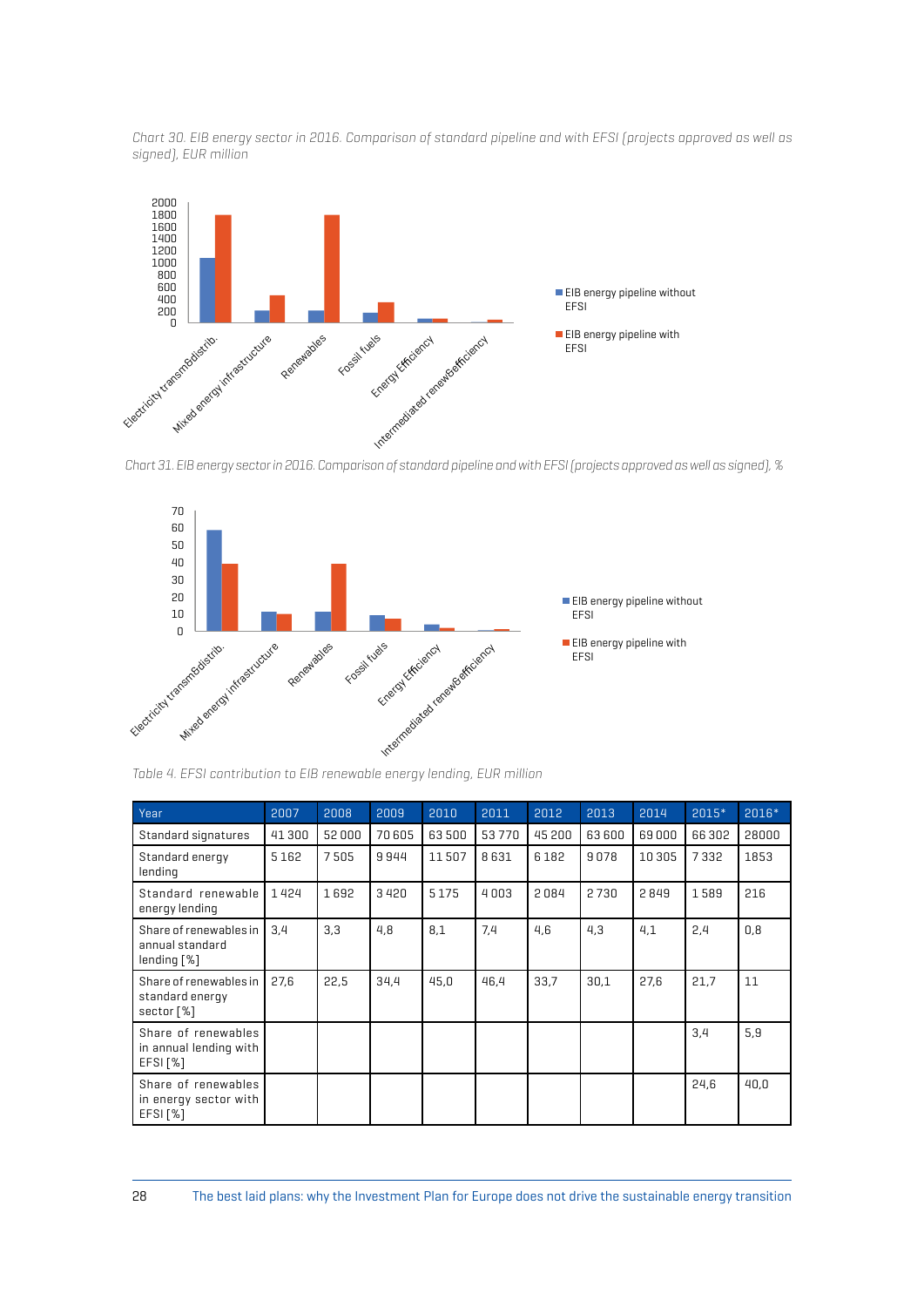\*2015 and 2016 annual lending without EFSI refers to renewables projects signed as well as approved

In 2015, approximately 30 per cent of EIB financing for renewable energy was supported with the EFSI, while in 2016 it reached 88 per cent (see Table 5). EIB standard lending now supports renewable energy infrastructure in a very limited way, although this sector has been a strong focus area for the bank, contributing to Member States' targets in this area<sup>40</sup>.

Offshore wind is the renewable technology most supported by EFSI guarantees. In 2015, 66 per cent of EIB loans for offshore wind infrastructure were covered with an EFSI guarantee, while in 2016 it was 100 per cent. The majority of onshore wind financing is also covered now by an EFSI guarantee. As evidenced in an EIB study, wind energy was also a highly supported sector by EIB climate mitigation finance between 2011 and 2014<sup>41</sup>. EIB standard financing no longer supports offshore wind and only in limited amounts is the EFSI used for scaling up investments in other renewables technologies, usually through investment funds that target renewable projects. This suggests that the EFSI to some extent at least replaced standard EIB financing for wind technology instead of complementing it with additional investments.

At the same time, the EFSI pipeline lacks more innovative renewable energy technologies as well as new beneficiaries that would encompass smaller scale and decentralised solutions.

| Type of renewable energy                                   | Energy with EFSI in EUR |      | Standard energy portfolio<br>in EUR |              | <b>EFSI contribution</b> |          |
|------------------------------------------------------------|-------------------------|------|-------------------------------------|--------------|--------------------------|----------|
|                                                            | 2015                    | 2016 | 2015                                | 2016         | 2015                     | 2016     |
| Onshore wind                                               | 225                     | 59   | 225                                 | 8            | ۵                        | 51       |
| Offshore wind                                              | 842                     | 1081 | 278                                 | $\Omega$     | 563                      | 1081     |
| Solar                                                      | 83                      | 0    | 84                                  | $\Omega$     | 0                        | 0        |
| <b>Biomass and biodiesel</b>                               | 112                     | 178  | 112                                 | 128          | ۵                        | 50       |
| Hydro                                                      | 150                     | 0    | 150                                 | <sup>n</sup> | N                        | $\Omega$ |
| Mixed renewables<br>projects (including<br>intermediaries) | 914                     | 487  | 739                                 | 71           | 175                      | 416      |
| Biogas                                                     | U                       | U    | $\Omega$                            | $\Omega$     | Ŋ                        | $\Omega$ |
| Wave energy                                                | U                       | 9    | U                                   | 9            | U                        | $\Omega$ |
| Total                                                      | 2327                    | 1815 | 1588                                | 216          | 739                      | 1599     |

*Table 5. EIB lending (signed as well as approved projects) to different types of renewable energy sources in 2015 and 2016 within standard portfolio and with EFSI guarantee, EUR million*

Energy efficiency is an area where the bank needs to devote more resources, especially in countries where its contribution has so far been below the EU average and where the economies are relatively more energy-intense, like Estonia, Bulgaria, Slovakia, the Netherlands and Poland. A Bankwatch analysis shows that while on average, the share of energy efficiency investments across sectors has risen since 2013 within the EU, reaching around five per cent of the EIB total portfolio in 2015, this is a result of energy efficiency projects concentrated in very  $few$  countries $42$ .

The EFSI is considered a tool for allowing the bank to invest more in energy efficiency, especially offering investment platforms for bundling small projects. However the EFSI has yet to deliver on this objective. In 2015 the EFSI contributed EUR 412 million to EIB energy efficiency commitments (signed and approved projects) in the energy sector (Chart 28 and Chart 29) as a result of three projects in France. The share of energy efficiency projects in the energy sector was below five per cent, and 95 per cent of all EIB energy efficiency projects were covered with an EFSI guarantee. Similarly to the renewables sector, this leads to the conclusion that the EFSI has crowded out the EIB's standard energy efficiency portfolio. In 2016 the EIB committed only EUR 74 million for energy efficiency projects, none of which was covered by an EFSI guarantee.

Complete information about cross-sector EIB energy efficiency projects is provided within the EIB's climate ac-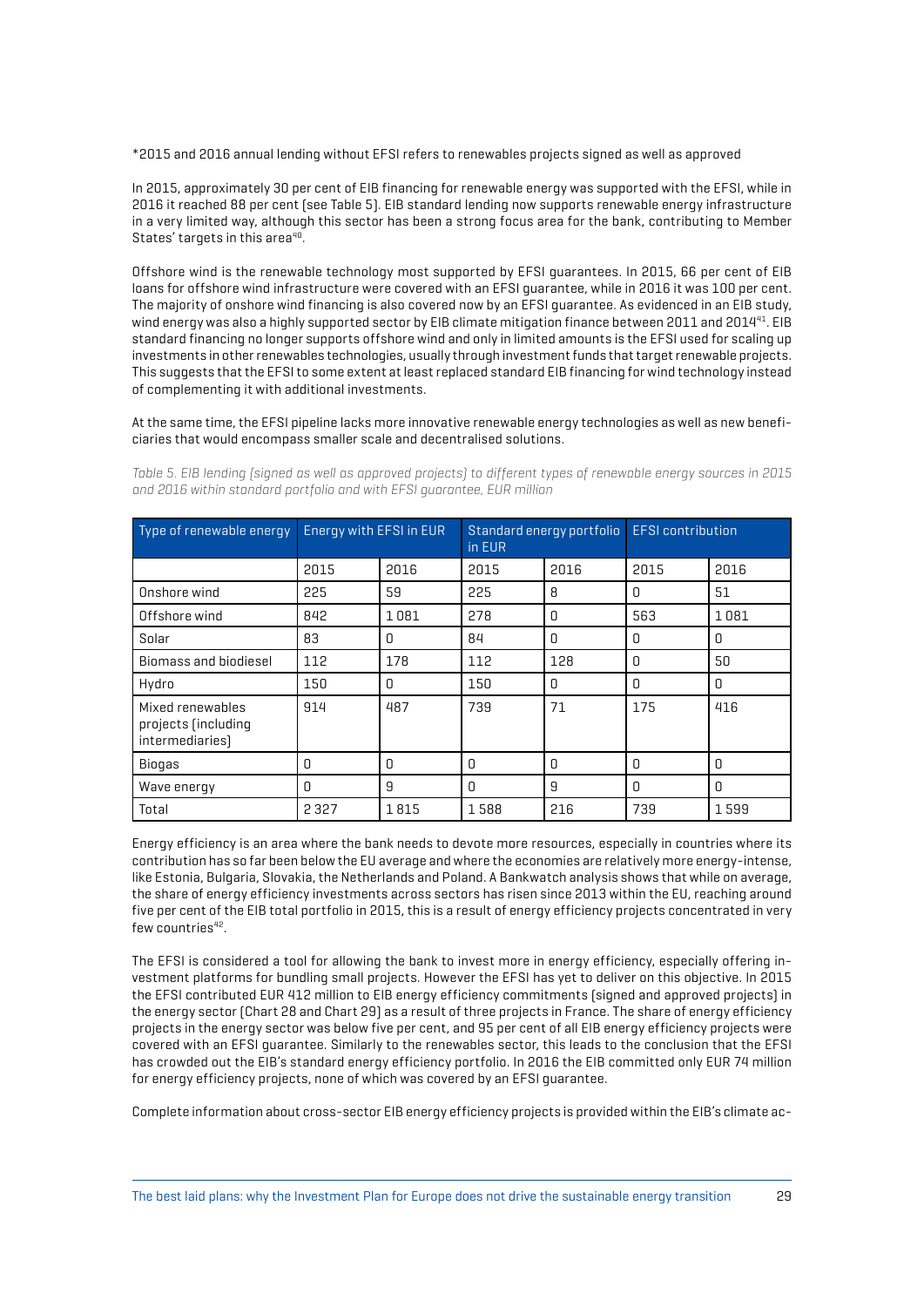tion database<sup>43</sup>, which includes signed projects. In 2015 the EFSI supported EUR 158 million of EUR 3.3 billion energy efficiency projects in the EU. By the end of June 2016, the EIB signed projects worth EUR 1.3 billion in energy efficiency, of which EUR 236 million was financed with an EFSI guarantee. Therefore the complementarity of the EFSI to standard EIB energy efficiency financing was rather limited.

Electricity transmission and distribution networks have been the most supported form of energy financing by the EIB over the last few years, and the EFSI also additionally contributed with EUR 1.2 billion (Charts 30 and 31). The EFSI contribution focused on financing smart metering in the UK and electricity distribution networks in Poland. The project in Poland approved by the EIB Board of Directors in November 2015 was not initially labelled as an EFSI investment. Thus it is unclear why the EIB deemed it necessary to cover this project with an EFSI guarantee.

### **2. EFSI complementarity to the EIB transport sector lending**

The transport sector has traditionally been important for the EIB. The bank has financed the development of EU transport corridors, urban transport, airports, marine ports, railways, stock renewal and safety upgrades. In the last four years, the share of the transport sector in overall EIB lending has decreased, even though the bank still devotes almost a fifth of its total annual lending for transport infrastructure (Table 8).

Transport has also been labelled a strategic sector for the EFSI. Infrastructure development and modernisation, equipment and innovative technologies in transport are the focus of the EFSI within the sector. In particular, the EFSI is supposed to support TEN-T infrastructure and smart and sustainable urban mobility.

The EFSI complemented EIB transport lending with over EUR 3 billion in 2015 and over EUR 1 billion in 2016 (Table 6 and Table 7).

*Table 6. EFSI contribution to EIB transport lending (signed as well as approved projects) in 2015, million EUR*

| Approved and signed | <b>EFSI</b> | Share of EFSI operations, % |  |  |  |
|---------------------|-------------|-----------------------------|--|--|--|
| 16 883              | 3 2 1 5     | 19.0                        |  |  |  |

*Table 7. EFSI contribution to EIB transport sector lending (signed as well as approved projects) in 2016, million EUR*

| Transport projects approved<br>and signed, million EUR | EFSI transport projects, million EUR Share of EFSI operations, % |      |
|--------------------------------------------------------|------------------------------------------------------------------|------|
| l 7 307                                                | 1 1 3 1                                                          | 15.5 |

*Table 8. Share of the EIB transport lending in the annual EIB lending in EU 2007-2016, million EUR*

|                                                                        | 2007  | 2008   | 2009   | 2010  | 2011  | 2012   | 2013   | 2014   | 2015    | 2016   |
|------------------------------------------------------------------------|-------|--------|--------|-------|-------|--------|--------|--------|---------|--------|
| EIB annual signatures                                                  | 41300 | 52 000 | 70 605 | 63500 | 53770 | 45 200 | 63 600 | 69 000 | 69700   | 30426  |
| Transport lending<br>signatures                                        | 10230 | 13595  | 15464  | 13270 | 14125 | 10075  | 11640  | 12964  | 12317   | 5014   |
| Share of transport in<br>total annual signatures<br>$\lceil \% \rceil$ | 24.8  | 26,1   | 21,9   | 20.9  | 26.3  | 22.3   | 18.3   | 18.8   | 17,8    | 16.5   |
| EIB annual signatures<br>without EFSI                                  |       |        |        |       |       |        |        |        | 66 30 2 | 28 009 |
| Transport lending<br>signatures without EFSI                           |       |        |        |       |       |        |        |        | 12017   | 4491   |
| Share of transport<br>annual signatures<br>in.<br>without EFSI[%]      |       |        |        |       |       |        |        |        | 18.1    | 16.0   |

The volume of standard EIB financing for the transport sector stabilised in recent years. This is also the case for the EIB's standard lending (without EFSI) in 2015 and 2016, when the bank allocated a similar share of its annual financing to the sector (Table 8 and Chart 32). Additionally, it financed projects guaranteed by the EFSI (Chart 32).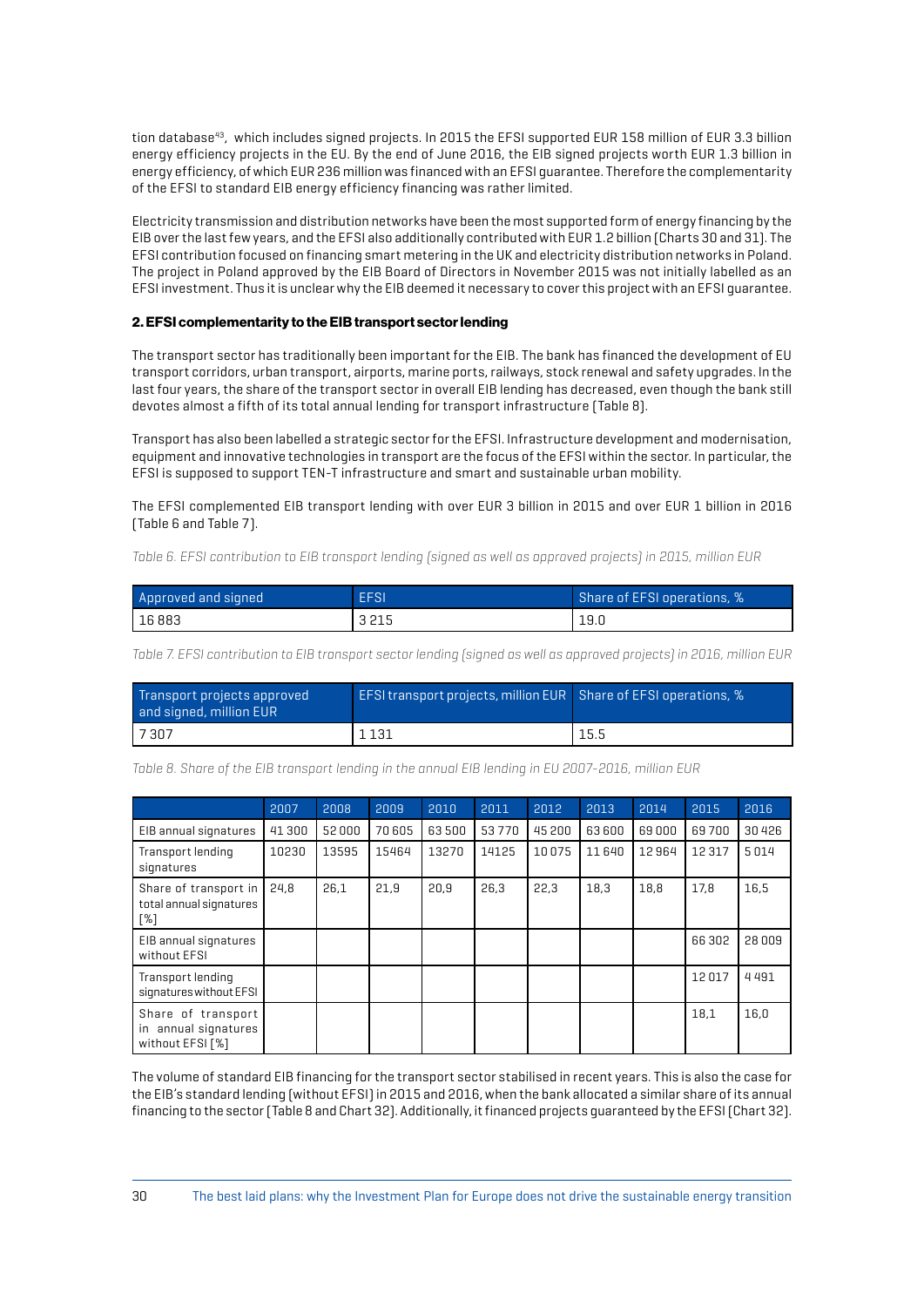

#### *Chart 32. EFSI contribution to EIB transport lending in 2015 and 2016*

*Chart 33. EFSI contribution to EIB financing for transport modes 2015, EUR million*



In 2015, the EFSI focused mainly on motorways and expressways (Chart 33). In volume, more than half of EIB operations in this subsector were covered with EFSI guarantees. Other subsectors that were supported include ports and vessels (of which 18 per cent were covered by the EFSI) and a mixed infrastructure category (of which 22 per cent were covered by the EFSI). This category includes operations supporting framework regional transport programmes, EU funds co-financing and private infrastructure investments or equity funds. Individual projects supported were unknown at the time of project approval and signature.

The EFSI did not guarantee any operations for urban mobility, airports and other roads, although it cannot be excluded that such projects were guaranteed under the mixed infrastructure category. In 2016, in addition to the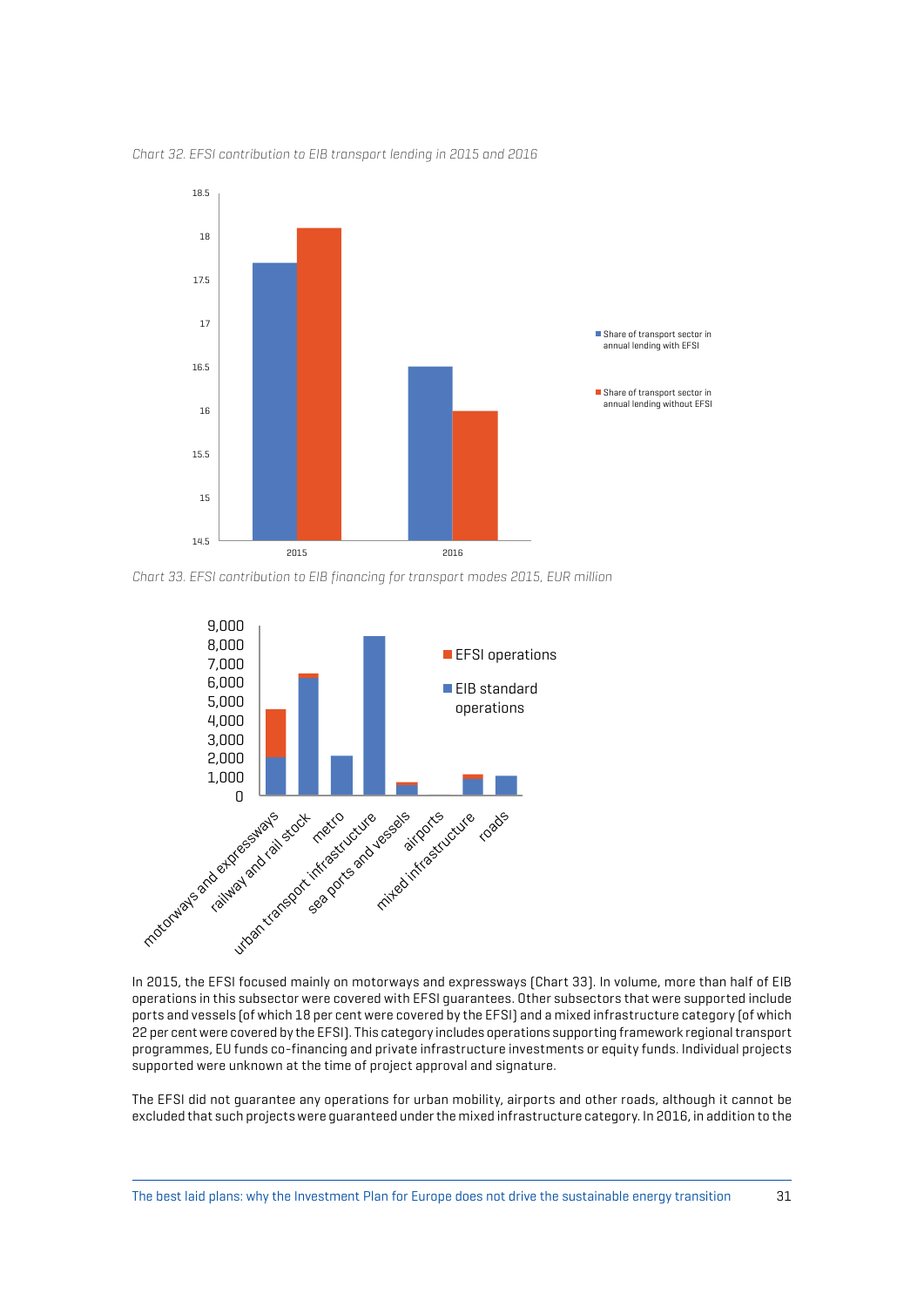motorways subsector (of which 39 per cent were guaranteed by the EFSI), the EU guaranteed a high volume of operations under the seaports and vessels category and continued guaranteeing mixed infrastructure funds (of which 88 per cent were covered by the EFSI). To a lesser extent, the EFSI also covered operations in the airport and railways subsectors (Chart 34 and Chart 35).



*Chart 34. EFSI contribution to EIB financing for transport modes 2016, EUR million*

*Chart 35. Share of EFSI investments in EIB transport lending, %*



Within the motorways and expressways subsector, all EFSI guaranteed projects were PPPs, and of all EIB PPP motorway projects, 77 per cent were covered with EFSI guarantees. In recent years the EIB also financed a number of projects using PPPs in the motorways and expressways subsector, some of which were covered by risk sharing instruments from the EU budget. For example in 2014, PPPs were used in motorway projects that were covered by risk sharing instruments: the widening of 65 kilometres of the A7 motorway in northern Germany and the construction of the A11 motorway between Bruges and Knokke in Belgium.

The mixed transport infrastructure category includes regional transport framework programmes, EU funds co-financing, financial intermediaries and private infrastructure investment or equity funds. To a large extent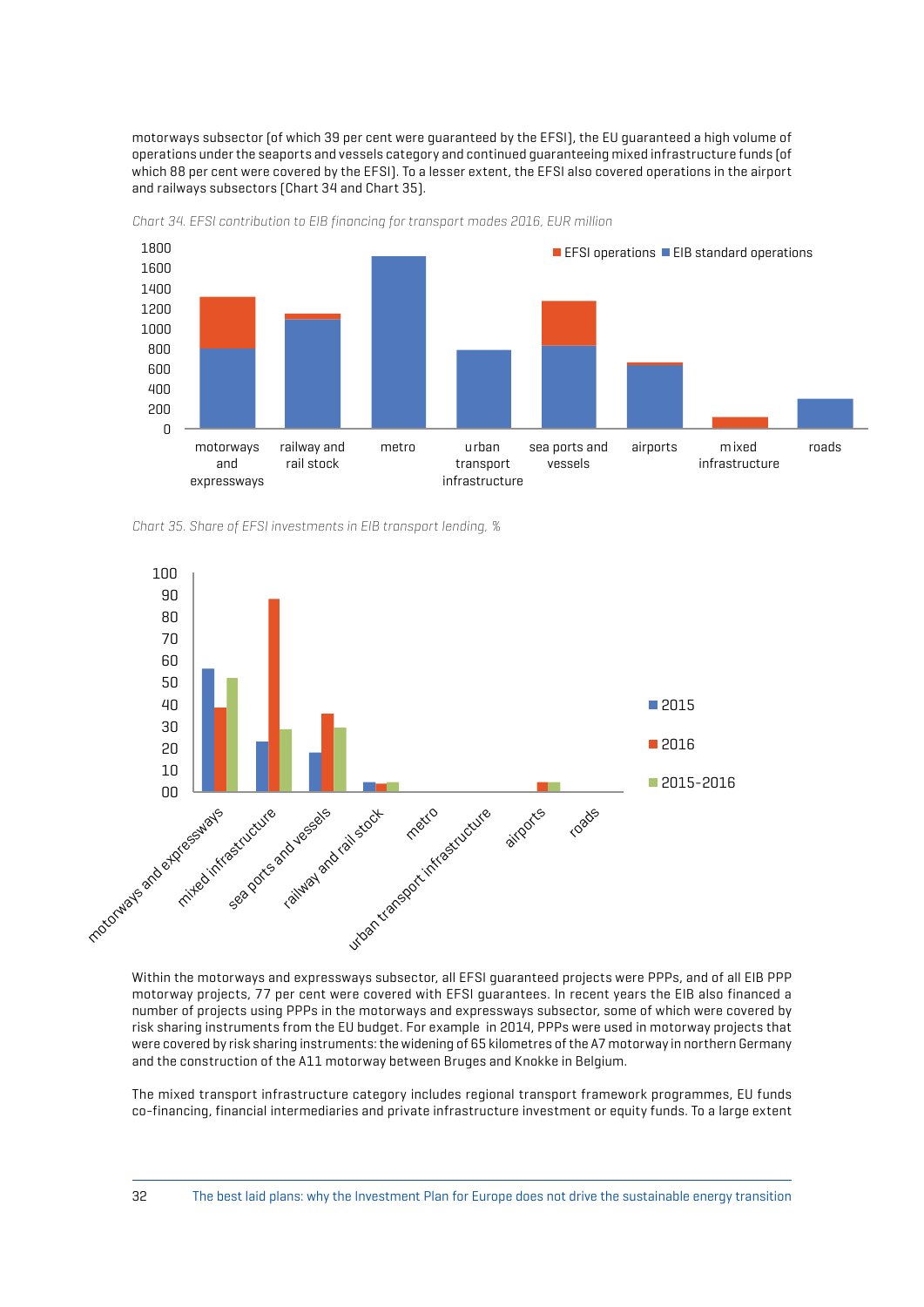the EFSI guarantee was used for private sector infrastructure investment and equity funds, with the exception of one operation supporting a publicly-owned Spanish fund. In 2016, of six EIB operations where financial intermediaries and investment funds were used in the transport sector, five were covered by an EFSI guarantee.

In the seaports and vessels subsector, an EFSI guarantee was used for vessels purchase and construction rather than for ports development. Almost 80 per cent of operations in the category of vessels purchase and construction was covered by an EFSI guarantee, and evidence shows that thanks to an EU guarantee, the EIB made additional loans within this subsector in comparison to 2014 and 2015 (Chart 36).



*Chart 36. Share of transport modes with the highest EFSI guarantees in the EIB transport lending, %*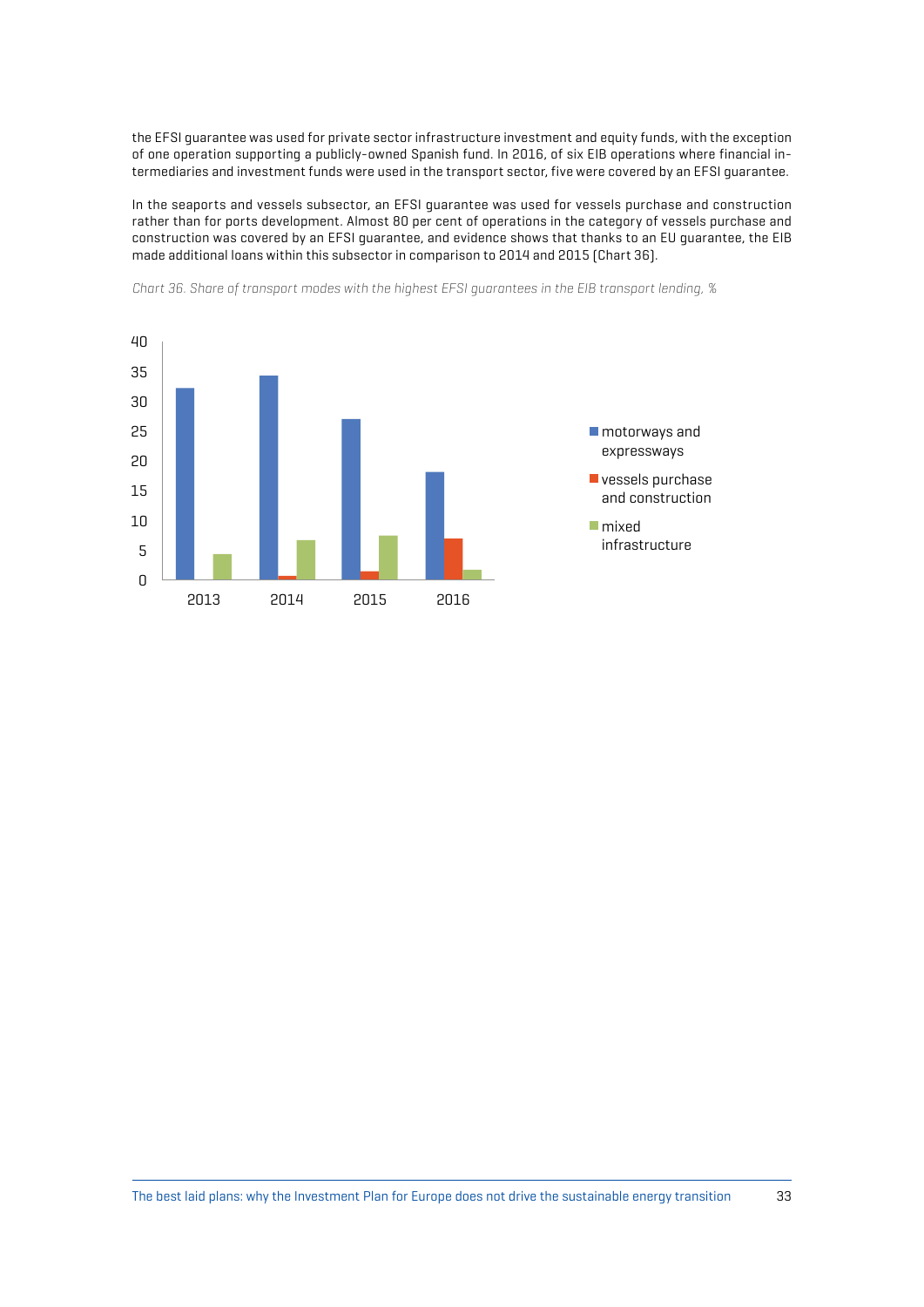## **IV. Recommendations**

Based on our assessment, the following recommendations are for decision-makers to address the shortcomings of the EFSI and its Innovation and Infrastructure Window. We ask EU institutions to make use of these proposals in the context of the mid-term review of the EFSI, which will set out the future orientation and legal framework for the EFSI to operate beyond 2018 and until 2020:

- 1. Improve sectoral and geographical balance to enhance cohesion and sustainable development objectives
- The EFSI should cover a broader range of sectors to allow projects (and clients) outside the scope of normal EIB operations to benefit from this public financial instrument. This is all the more relevant in the dominant sectors like energy and transport.
- The EFSI should further diversify its geographical distribution. France, Italy, Spain and UK are already the main recipients of EIB lending, so the EFSI must add to this across the Union, especially for sectors lacking financing (as the example of the hight concentration renewables and energy efficiency in the UK suggests).
- Additionally, the EFSI should pay special attention to the new EU Member states (EU 13), especially in crucial sectors like modernising and improving the productivity and sustainability of economies through RDI for clean energy, telecommunications and the circular economy. Given that those countries receive significant financial resources from the European Structural and Investment Funds (ESIF), a combination with the EFSI should open opportunities to develop sustainable and viable projects in innovative areas of the economy that have not been well funded in the past.
- The EFSI should further promote energy efficiency projects in countries with relatively-higher energy intensive economies, notably within the EU 13.
- In the renewable energy sector specifically, the EFSI should avoid concentrating on one technology and support instead less developed technologies with a higher risk profile and projects of smaller scale. Such support could come in the form of pro-active technical assistance and innovative financial structuring such as investment platforms or community-driven, clean energy projects.
- 2. Re-direct investments to ensure sustainability
- In the transport sector, EFSI support for high-carbon operations like motorways and airports should be avoided across the EU. The EFSI should redirect its support for measures that reduce transport needs, promote public transport, and support research and innovation for sustainable mobility.
- In the energy sector, the EIB should target that 100% of EFSI financing is climate proof and contributes to climate action in line with the objectives of the Paris Agreement i.e. ending support for fossil fuels. There is no reason for the EFSI to support investments like gas transmission and distribution networks when these already have received increased support from the EIB.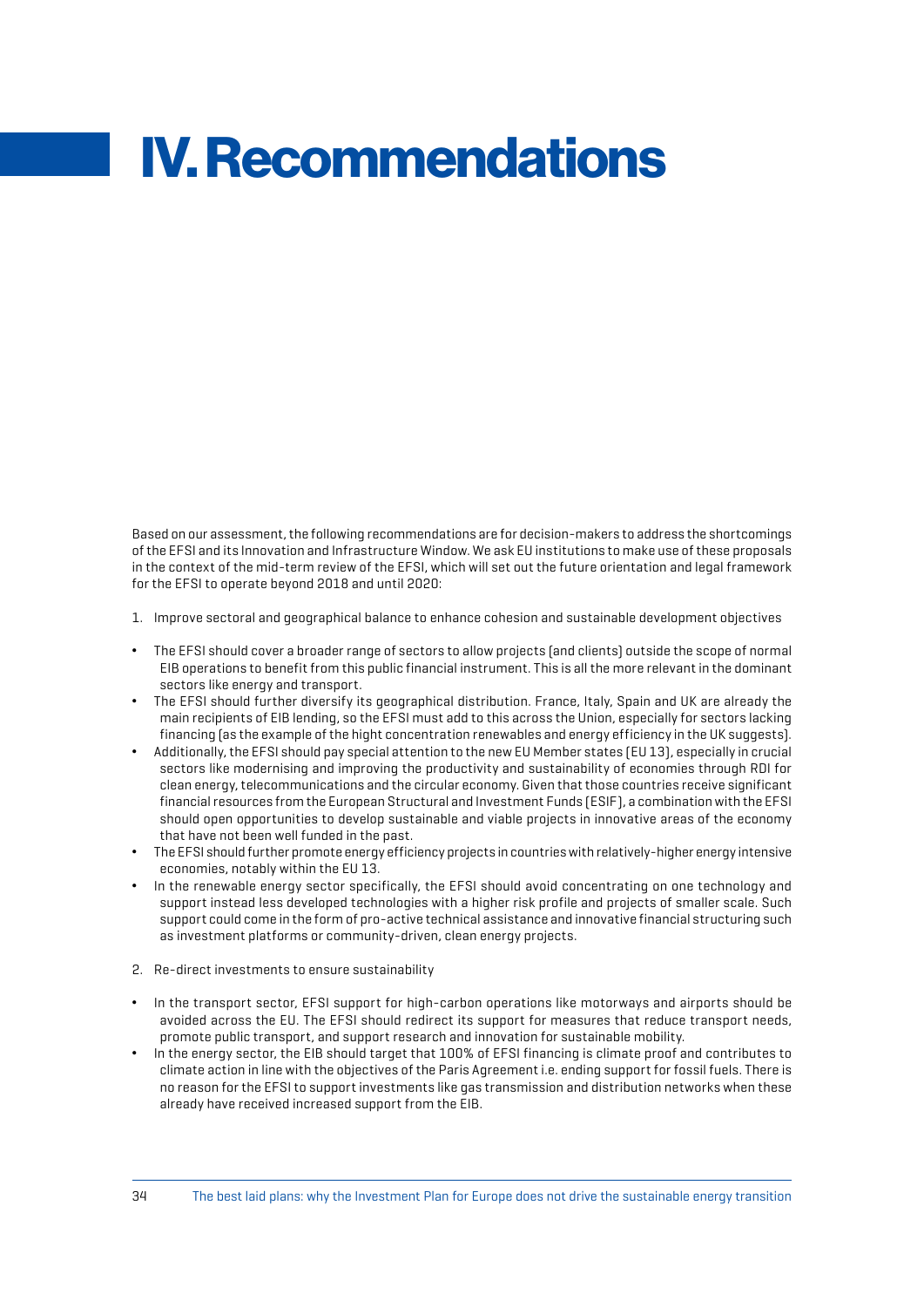- 3. Ensure clear additionality in the energy and transport sectors
- The EFSI should provide substantial additionality to the EIB's business-as-usual portfolio in the energy sector and should not crowd out or replace conventional EIB financing.
- The EFSI should seek to finance energy efficiency projects in addition to those already financed by the EIB. In other words, more emphasis should be placed on developing energy efficiency investment platforms to enable the bundling of small-scale projects that struggle to access public financing via conventional finance vehicles.
- 4. Improve transparency at the project level

The EFSI should provide a transparent justification of the added-value and additionality of the projects it finances. For the time being, little information is disclosed regarding the expected impacts and the additionality of these projects. Since this information should be mentioned in the 'scoreboard' used by EFSI governing bodies to judge the merits of a specific project, the timely disclosure is necessary of such a scoreboard for every EFSI project before it is signed .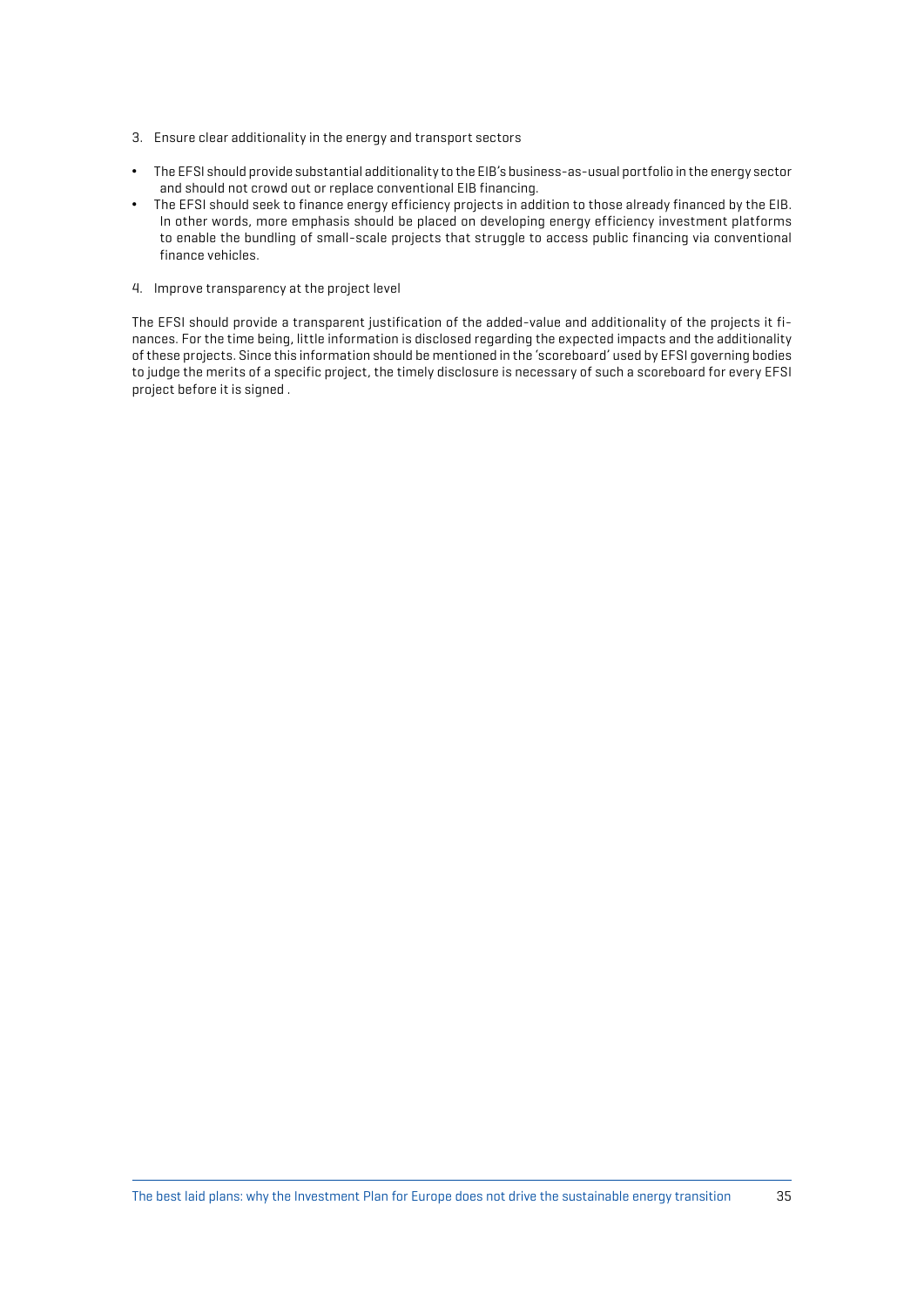### **Endnotes**

1. http://ec.europa.eu/priorities/jobs-growth-and-investment/investment-plan\_en

2. Regulation (EU) 2015/1017 of the European Parliament and of the Council of 25 June 2015 on the European Fund for Strategic Investments, the European Investment Advisory Hub and the European Investment Project Portal

3. http://eur-lex.europa.eu/resource.html?uri=cellar:08ec00f9-7a52-11e6-b076- 01aa75ed71a1.0001.02/DOC\_1&format=PDF

4. Regulation (EU) 2015/1017 of the European Parliament and of the Council of 25 June 2015 on the European Fund for Strategic Investments, the European Investment Advisory Hub and the European Investment Project Portal

5. Investment Plan for Europe, European Commission, http://ec.europa.eu/priorities/jobs-growth-andinvestment/investment-plan\_en

6. Regulation (EU) 2015/1017 on the European Fund for Strategic Investments, Article 9 point 2

7. EIB Corporate Operational Plan 2014-2016

8. EIB Corporate Operational Plan 2016-2018

9. Regulation (EU) 2015/1017 on the European Fund for Strategic Investments, the European Investment Advisory Hub and the European Investment Project Portal and amending Regulations (EU) No 1291/2013 and (EU) No 1316/2013 — the European Fund for Strategic Investments

10. Regulation (EU) 2015/1017, Art. 9 point 2b.

11. COM(2016) 110 final; The Road from Paris: assessing the implications of the Paris Agreement and accompanying the proposal for a Council decision on the signing, on behalf of the European Union, of the Paris agreement adopted under the United Nations Framework Convention on Climate Change; Brussels, 2.3.2016 12. World Energy Outlook. Special briefing. October 2015, International Energy Agency, https://www.iea.

org/newsroomandevents/pressreleases/2015/october/climate-pledges-for-cop21-slow-energy-sectoremissions-growth-dramatically.html

13. Regulation (EU) 2015/1017 on the European Fund for Strategic Investments, Article 9 point 2

14. The EFSI Steering Board governs the implementation of EFSI for the purpose of ensuring the appropriate use of the Guarantee. It determines the strategic orientation of the EFSI, the operating policies and the procedures and operations with investment platforms and national promotional banks or institutions. 15. EFSI Strategic Orientation, 15 December 2015, http://www.eib.org/attachments/strategies/efsi\_ steering board efsi strategic orientation en.pdf

16. Countries which joined the European Union in 2004 and later: Bulgaria, Croatia, Cyprus, Czech Republic, Estonia, Hungary, Latvia, Lithuania, Malta, Poland, Romania, Slovakia, Slovenia.

17. EFSI Strategic Orientation, 15 December 2015 http://www.eib.org/attachments/strategies/efsi\_ steering\_board\_efsi\_strategic\_orientation\_en.pdf

18. Reindustrializing Europe, Member States' competitiveness report 2014, European Commission http:// ec.europa.eu/growth/industry/competitiveness/reports/ms-competitiveness-report\_en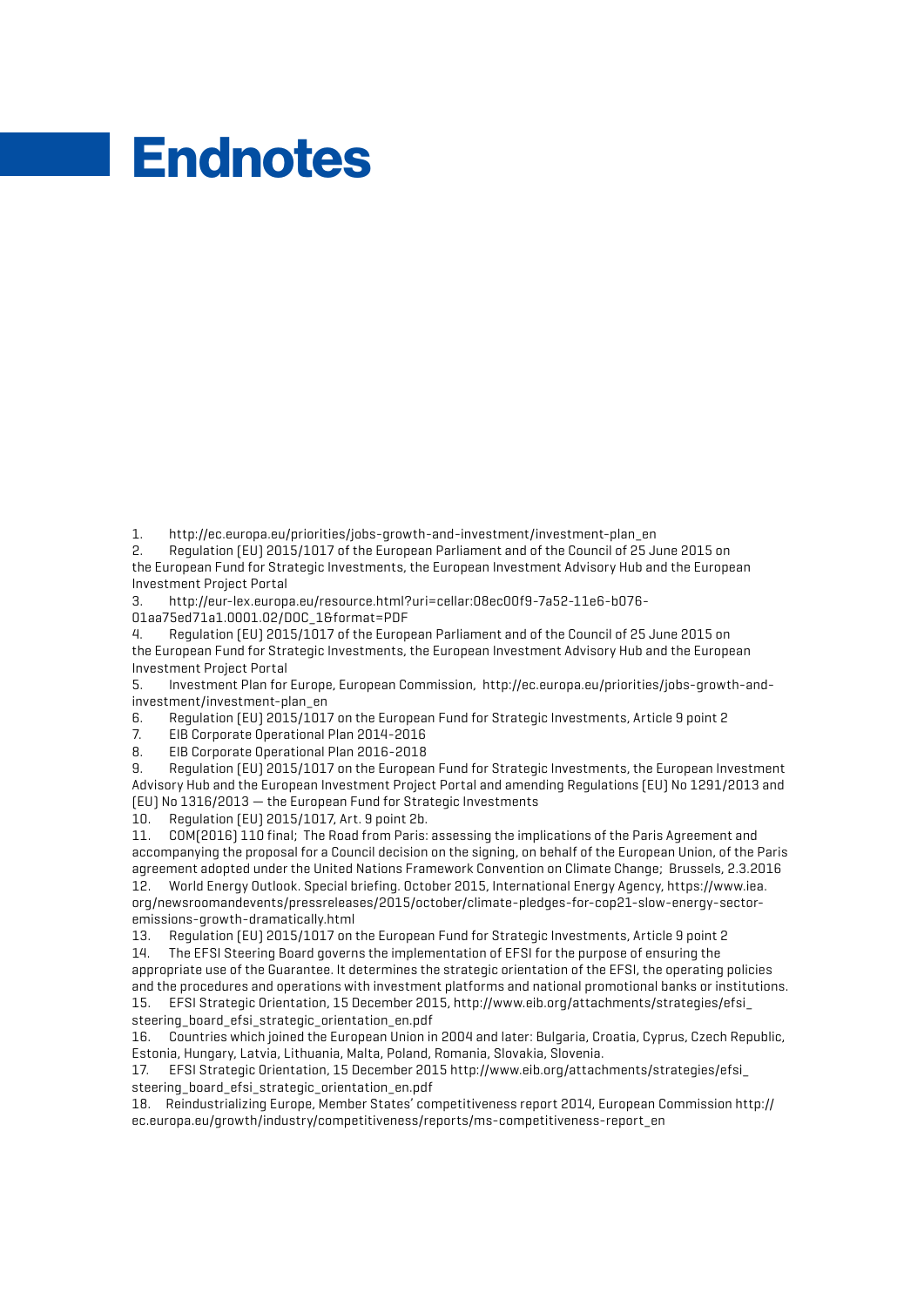19. European Parliament resolution of 28 April 2016 on the European Investment Bank (EIB) – Annual Report 2014 (2015/2127(INI))

20. http://bankwatch.org/publications/climates-enfants-terribles-how-new-member-states-misguideduse-eu-funds-holding-back-eu

21. http://ec.europa.eu/regional\_policy/en/information/publications/brochures/2016/european-

structural-and-investment-funds-and-european-fund-for-strategic-investments-complementaritiesensuring-coordination-synergies-and-complementarity

22. Evaluation on Climate Action 2010-2014. EIB Operations Evaluation, 2015, page 14

23. http://ec.europa.eu/clima/news/articles/news\_2016072001\_en.htm

24. http://bankwatch.org/publications/efsi-case-study-integrated-clean-energy-project-third-industrialrevolution-nord-pas-de

25. Driving Europe's transition to a low-carbon economy, European Commission 20 July 2016, http:// ec.europa.eu/clima/news/articles/news\_2016072001\_en.htm

26. Accelerating Europe's transition to a low-carbon economy, Communication from the Commission, 20 July 2016, https://ec.europa.eu/transparency/regdoc/rep/1/2016/EN/1-2016-500-EN-F1-1.PDF

27. Evaluation on Climate Action 2010-2014. EIB Operations Evaluation, 2015, page 9

28. European Investment Bank and Climate Action 2013-2016, CEE Bankwatch Network, May 2016

29. Evaluation on Climate Action 2010-2014, p.9

30. http://ec.europa.eu/clima/policies/effort/index\_en.htm

31. http://bankwatch.org/publications/european-investment-bank-and-its-energy-sector-

lending-2013-2015

32. For instance in the framework of G7 and G20 proclamations.

33. European Commission, Energy Roadmap 2050

34. Clingendael International Energy Programme, Russian gas imports to Europe and security of supply.

Spain notably does not import Russian gas at all and Italy around 20% only of its gas consumption

35. European Commission, Impact Assessment - Energy infrastructure priorities for 2020 and beyond - A Blueprint for an integrated European energy network (COM(2010) 677 final)

36. Energy Union Choices (2016), A Perspective on Infrastructure and Energy Security In the Transition

37. EFSI Regulation, Art 5.1

38. Special activities are projects of a higher risk profile covered by additional EIB own resources guarantee or risk sharing instruments, http://www.eib.org/attachments/strategies/cop2015\_en.pdf

39. http://bankwatch.org/publications/european-investment-bank-and-its-energy-sector-

lending-2013-2015

40. Evaluation of Climate Action 2010-2014, European Investment Bank 2015, page 8

41. Ibid, page 9

42. CEE Bankwatch Network briefing on EIB Climate Action 2013-2015, May 2016, http://bankwatch.org/

publications/european-investment-bank-and-climate-action-2013-2015

43. Available on request from the European Investment Bank